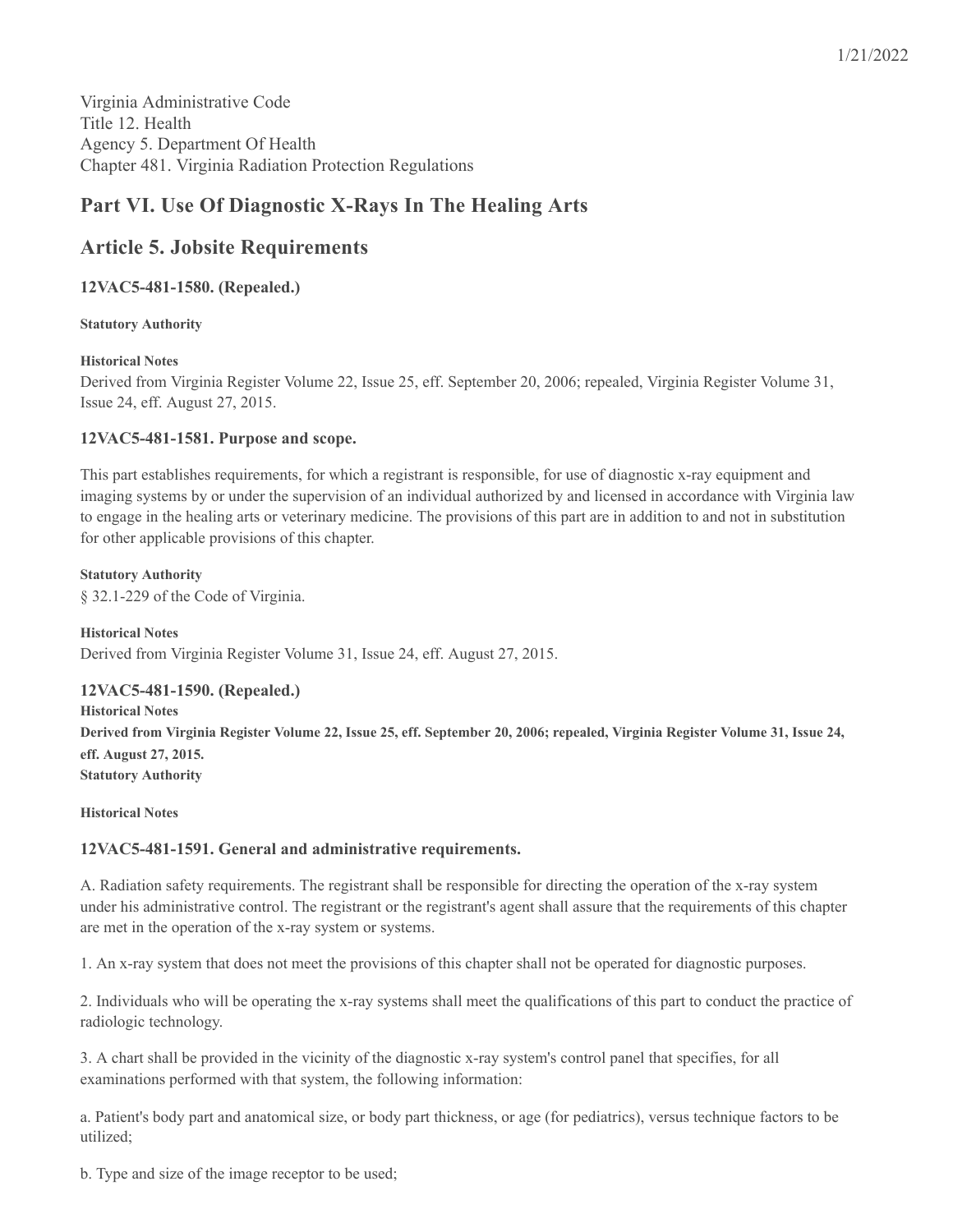- c. Type and size of the image receptor combination to be used, if any;
- d. Source to image receptor distance to be used (except for dental intraoral radiography);
- e. Type and location of placement of patient shielding (e.g., gonad, etc.) to be used; and

f. For mammography, indication of kVp/target/filter combination.

4. The registrant of a facility shall create and make available to x-ray operators written safety procedures, including patient holding and any restrictions of the operating technique required for the safe operation of the particular x-ray system. The operator shall be able to demonstrate familiarity with these procedures.

5. Except for patients who cannot be moved out of the room, only the staff, ancillary personnel, or other persons required for the medical procedure or training shall be in the room during the radiographic exposure. Other than the patient being examined:

a. All individuals shall be positioned such that no part of the body will be struck by the useful beam unless protected by not less than 0.5 mm lead equivalent material;

b. The x-ray operator, other staff, ancillary personnel, and other persons required for the medical procedure shall be protected from the direct scatter radiation by protective aprons or whole body protective barriers of not less than 0.25 mm lead equivalent material. However, when distances provide sufficient protection from scatter radiation, or for low dose rate devices such as bone densitometry equipment, no protective devices may be necessary; and

c. Human patients who cannot be removed from the room shall be protected from the direct scatter radiation by whole body protective barriers of not less than 0.25 mm lead equivalent material or shall be so positioned that the nearest portion of the body is at least two meters from both the tube head and the nearest edge of the image receptor.

6. Gonad shielding of not less than 0.5 mm lead equivalent material shall be used for human patients, who have not passed the reproductive age, during radiographic procedures in which the gonads are in the useful beam, except for cases in which this would interfere with the diagnostic procedure.

7. Individuals shall not be exposed to the useful beam except for healing arts purposes and unless such exposure has been authorized by a licensed practitioner of the healing arts. This provision specifically prohibits deliberate exposure for the following purposes:

a. Exposure of an individual for training, demonstration, or other non-healing arts purposes; and

b. Exposure of an individual for the purpose of healing arts screening except as authorized by subdivision 11 of this subsection.

8. When a patient or image receptor must be provided with auxiliary support during a radiation exposure:

a. Mechanical holding devices shall be used when the technique permits. The written safety procedures, as required by subdivision 4 of this subsection, shall list individual projections where holding devices cannot be utilized;

b. Written safety procedures, as required by subdivision 4 of this subsection, shall indicate the requirements for selecting a holder and the procedure the holder shall follow;

c. The human holder shall be instructed in personal radiation safety and protected as required by subdivision 5 of this subsection. Caregivers who stay in the room to assist with imaging of patients shall be positioned and instructed to keep the protective apron between themselves and the patient;

d. No individual shall be used routinely to hold image receptors or patients;

e. In those cases where the patient must hold the image receptor, except during intraoral examinations, any portion of the body other than the area of clinical interest struck by the useful beam shall be protected by not less than 0.5 mm lead equivalent material; and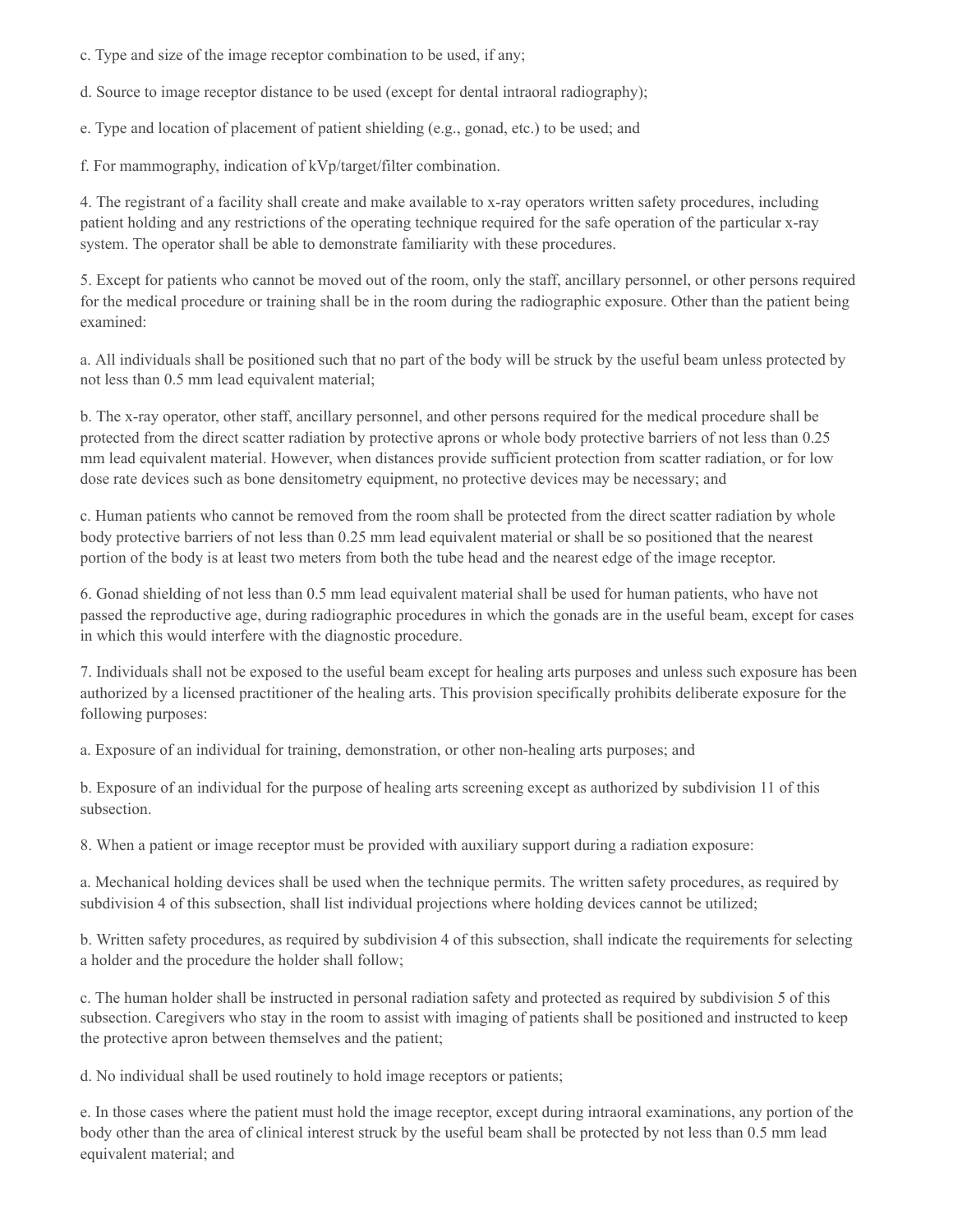f. Each facility shall have leaded aprons and gloves available in sufficient numbers to provide protection for all personnel who are involved with x-ray operations and who are otherwise not shielded.

9. Procedures and auxiliary equipment designed to minimize patient and personnel exposure commensurate with the needed diagnostic information shall be utilized.

a. The fastest imaging system consistent with the diagnostic objective of the examinations shall be used. Film cassettes without intensifying screens shall not be used for any routine diagnostic radiological imaging, with the exception of veterinary radiography and standard film packets for intraoral use in dental radiography.

b. The radiation exposure to the patient shall be the minimum exposure required to produce images of good diagnostic quality.

c. Portable or mobile radiographic (exclude fluoroscopic) x-ray equipment shall be used only for examinations where it is impractical to transfer the patient to a stationary x-ray installation.

d. X-ray systems subject to 12VAC5-481-1621 shall not be utilized in procedures where the source to patient distance is less than 30 cm, except for veterinary systems.

e. If grids are used between the patient and the image receptor to decrease scatter to the film and improve contrast, the grid shall:

(1) Be positioned properly, that is, tube side facing the right direction, and grid centered to the central ray; and

(2) If the grid is of the focused type, be of the proper focal distance for the SIDs being used.

10. All individuals who are associated with the operation of an x-ray system are subject to the requirements of 12VAC5- 481-640, 12VAC5-481-700, and 12VAC5-481-710.

11. Any person proposing to conduct a healing arts screening program shall not initiate such a program without prior approval of the agency. If any information submitted to the agency becomes invalid or outdated, the agency shall be immediately notified. Persons requesting that the agency approve a healing arts screening program shall submit the following information and evaluation:

a. Name and address of the applicant and, where applicable, the names and addresses of agents within this state;

b. Diseases or conditions for which the x-ray examinations are to be used in diagnoses;

c. A description of the x-ray examinations proposed in the screening program, that is, type and number of views;

d. Description of the population to be examined in the screening program, that is, age range, sex, physical condition, and other appropriate information;

e. An evaluation of any known alternate methods not involving ionizing radiation that could achieve the goals of the screening program and why these methods are not used instead of the x-ray examinations;

f. An evaluation by a qualified medical physicist of the x-ray system or systems to be used in the screening program. The evaluation shall include the following:

(1) Documentation that such systems satisfy all requirements of this chapter; and

(2) Measurement of patient exposures from the x-ray examinations to be performed;

g. A description of the diagnostic x-ray quality control program;

h. A copy of the technique chart for the x-ray examination procedures to be used;

i. The qualifications of each individual who will be operating the x-ray system or systems;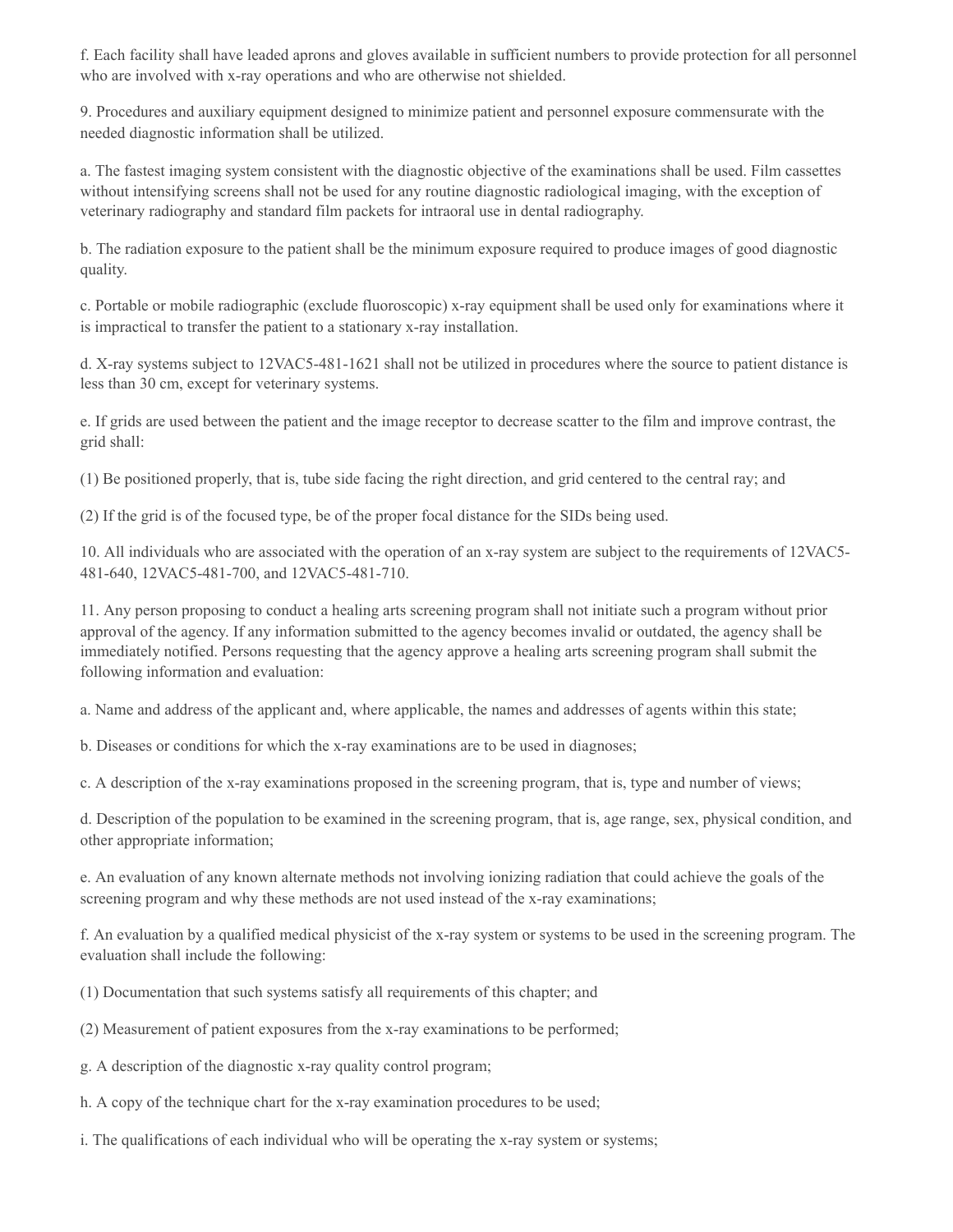j. The qualifications of the individual who will be supervising the operators of the x-ray system or systems. The extent of supervision and the method of work performance evaluation shall be specified;

k. The name and address of the practitioner licensed in the state who will interpret the radiograph;

l. Procedures to be used in advising the individuals screened and their practitioners of the healing arts or health care providers of the results of the screening procedure and any further medical needs indicated;

m. Procedures for the retention or disposition of the radiographs and other records pertaining to the x-ray examinations;

n. Frequency of screening of individuals; and

o. The duration of the screening program.

12. The registrant shall maintain the following information and maintenance record for each x-ray system for inspection by the agency:

a. Model and serial numbers of all major components, and user's manuals for those components;

b. Tube rating charts and cooling curves;

c. Records of surveys, calibrations, maintenance, and modifications performed on the x-ray system or systems; and

d. A copy of all correspondence with the agency regarding that x-ray system.

13. Except for veterinary facilities, each facility shall maintain an x-ray utilization log containing the patient's name, the type of examination, and the date the examination was performed.

14. The registrant shall maintain a list of x-ray operators for each facility. Operators must be licensed by the Department of Health Professions where x-rays are used within the scope of practice or be certified by the American Registry of Radiological Technologists (ARRT), or be an individual enrolled, or was enrolled within the past three months, in an accredited program for radiologic technology and under the supervision of a licensed or certified radiological technologist, or if a dental assistant, comply with the Board of Dentistry's radiation certification requirements in 18VAC60-20-195.

B. X-ray film processing facilities and practices.

1. Each installation using a radiographic x-ray system and analog image receptors (e.g., radiographic film) shall have available suitable equipment for handling and processing radiographic film in accordance with the following provisions:

a. Manually developed film.

(1) Processing tanks shall be constructed of mechanically rigid, corrosion resistant material; and

(2) The temperature of solutions in the tanks shall be maintained within the range of  $60^{\circ}$ F to  $80^{\circ}$ F (16 $^{\circ}$ C to  $27^{\circ}$ C). Film shall be developed in accordance with the time-temperature relationships recommended by the film manufacturer or, in the absence of such recommendations, with the following time-temperature chart:

| Time-Temperature Chart        |           |                                      |  |  |  |
|-------------------------------|-----------|--------------------------------------|--|--|--|
| Thermometer Reading (Degrees) |           | Minimum Developing Time<br>(Minutes) |  |  |  |
|                               |           |                                      |  |  |  |
| $\circ$ C                     | $\circ$ F |                                      |  |  |  |
| 26.7                          | 80        | $\overline{2}$                       |  |  |  |
| 26.1                          | 79        | $\overline{2}$                       |  |  |  |
| 25.6                          | 78        | $2 - 1/2$                            |  |  |  |
| 25.0                          | 77        | $2 - 1/2$                            |  |  |  |
| 24.4                          | 76        | 3                                    |  |  |  |
|                               |           |                                      |  |  |  |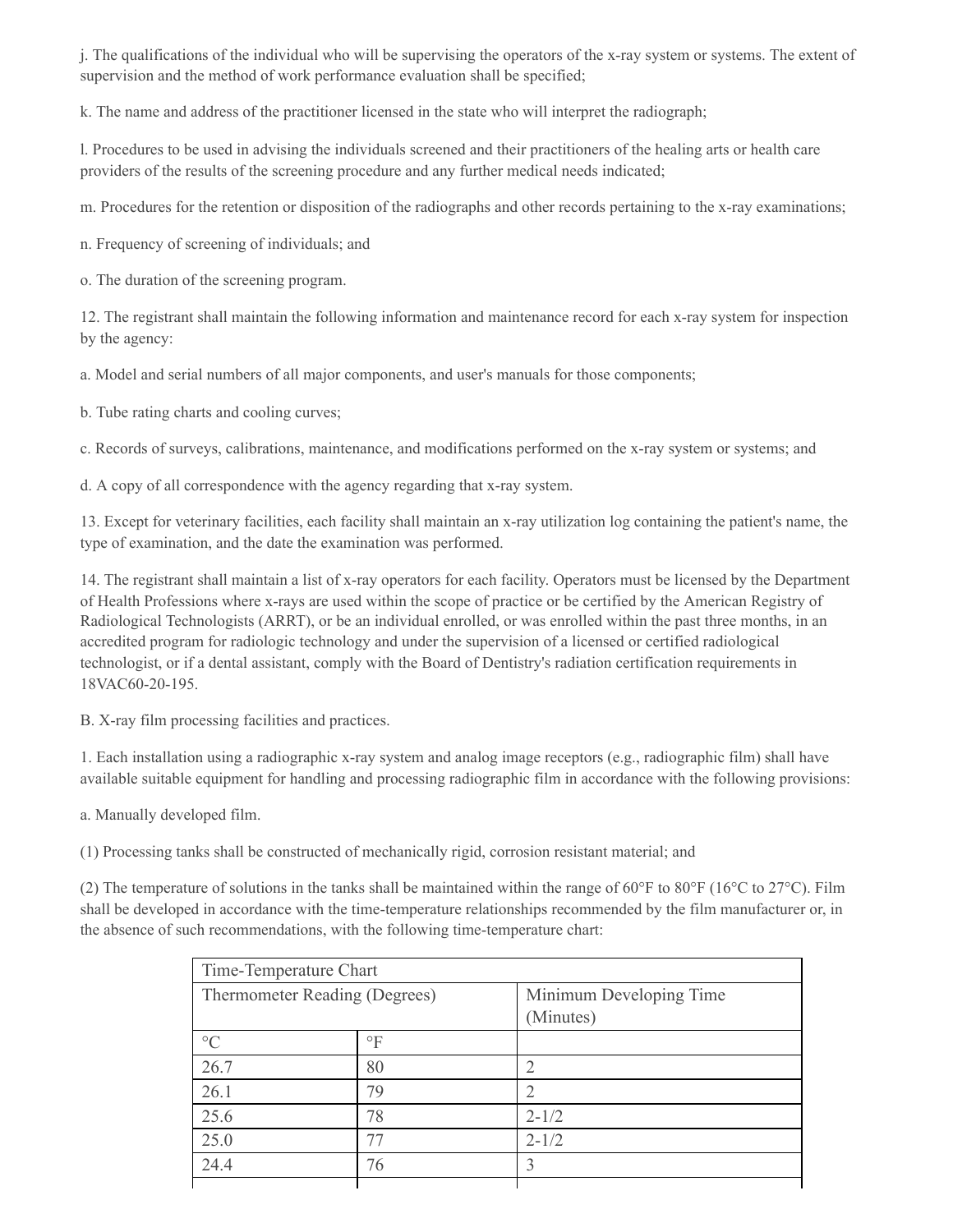| 23.9 | 75 | $\mathfrak{Z}$  |
|------|----|-----------------|
| 23.3 | 74 | $3 - 1/2$       |
| 22.8 | 73 | $3 - 1/2$       |
| 22.2 | 72 | $\overline{4}$  |
| 21.7 | 71 | $\overline{4}$  |
| 21.1 | 70 | $4 - 1/2$       |
| 20.6 | 69 | $4 - 1/2$       |
| 20.0 | 68 | 5               |
| 19.4 | 67 | $5 - 1/2$       |
| 18.9 | 66 | $5 - 1/2$       |
| 18.3 | 65 | 6               |
| 17.8 | 64 | $6 - 1/2$       |
| 17.2 | 63 | $7\phantom{.0}$ |
| 16.7 | 62 | 8               |
| 16.1 | 61 | $8 - 1/2$       |
| 15.6 | 60 | $9 - 1/2$       |

(3) Devices shall be utilized that will indicate the actual temperature of the developer and signal the passage of a preset time appropriate to the developing time required.

b. Automatic processors and other closed processing systems. Films shall be developed in accordance with the timetemperature relationships recommended by the film manufacturer. In the absence of such recommendations, the film shall be developed using the following chart:

| Developer Temperature |              | Minimum Immersion Time* |  |
|-----------------------|--------------|-------------------------|--|
| $\rm ^{\circ}C$       | $\mathrm{P}$ | Seconds                 |  |
| 35.5                  | 96           | 19                      |  |
| 35                    | 95           | 20                      |  |
| 34.5                  | 94           | 21                      |  |
| 34                    | 93           | 22                      |  |
| 33.5                  | 92           | 23                      |  |
| 33                    | 91           | 24                      |  |
| 32                    | 90           | 25                      |  |
| 31.5                  | 89           | 26                      |  |
| 31                    | 88           | 27                      |  |
| 30.5                  | 87           | 28                      |  |
| 30                    | 86           | 29                      |  |
| 29.5                  | 85           | 30                      |  |

\*Immersion time only, no crossover time included.

Processing deviations from the requirements of this subdivision shall be documented by the registrant in such manner that the requirements are shown to be met or exceeded (e.g., extended processing and special rapid chemistry).

2. Other requirements.

a. Pass boxes, if provided, shall be so constructed as to exclude light from the darkroom when cassettes are placed in or removed from the boxes and shall incorporate adequate shielding from stray radiation to prevent exposure of undeveloped film.

b. The darkroom shall be light tight and use proper safelighting such that any film type in use exposed in a cassette to xray radiation sufficient to produce an optical density from one to two when processed shall not suffer an increase in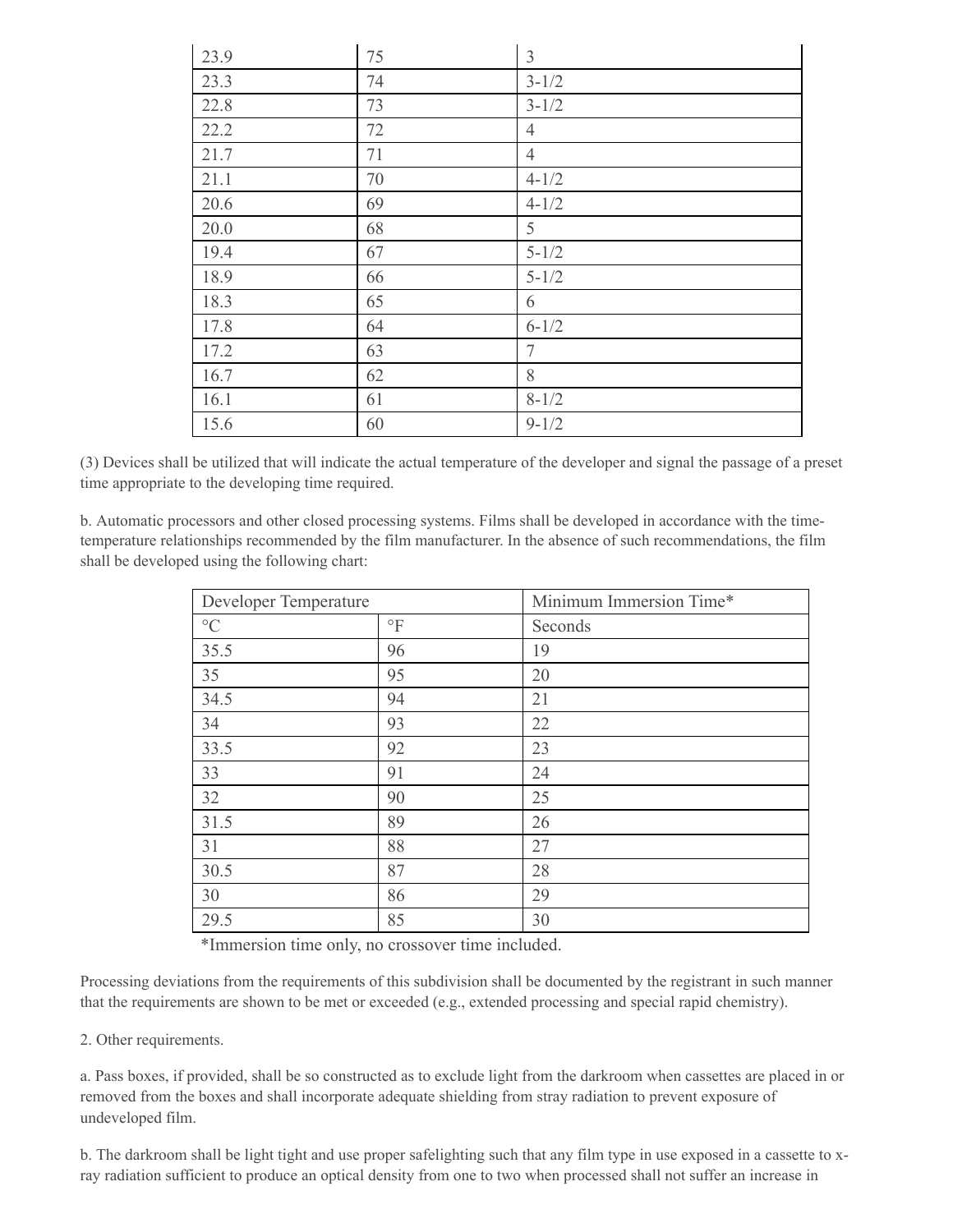density greater than 0.1 (0.05 for mammography) when exposed in the darkroom for two minutes with all safelights on. If used, daylight film handling boxes shall preclude fogging of the film.

c. Darkrooms typically used by more than one individual shall be provided a method to prevent accidental entry while undeveloped films are being handled or processed.

d. Film shall be stored in a cool, dry place and shall be protected from exposure to stray radiation. Film in open packages shall be stored in a light tight container.

e. Film cassettes and intensifying screens shall be inspected periodically and shall be cleaned and replaced as necessary to best assure radiographs of good diagnostic quality.

f. Outdated x-ray film shall not be used for diagnostic radiographs, unless the film has been stored in accordance with the manufacturer's recommendations and a sample of the film passes a sensitometric test for normal ranges of base plus fog and speed.

g. Film developing solutions shall be prepared in accordance with the directions given by the manufacturer and shall be maintained in strength by replenishment or renewal so that full development is accomplished within the time specified by the manufacturer.

h. Living and deceased patients' diagnostic images shall be maintained for a minimum of five years. Diagnostic images for minors shall be maintained for a minimum of five years beyond their 18th birthday.

C. The registrant shall submit to the agency a copy of all surveys, calibrations, and inspections performed by a private inspector within 30 days of completion of the survey, calibration, or inspection.

D. The private inspector shall provide the inspection report to the registrant within 14 days of the completion of the inspection. A summary or recommendation shall be included with this report. The inspector shall notify the registrant of any noncompliances that need corrective action.

E. Violations identified as "serious" must be corrected within 30 days. Certification of the unit will not be issued until the violation is corrected. Violations identified as "non-serious" shall be corrected before the next inspection cycle. Uncorrected "non-serious" violations will become "serious" and require immediate correction.

#### **Statutory Authority**

§ 32.1-229 of the Code of Virginia.

#### **Historical Notes**

Derived from Virginia Register Volume 31, Issue 24, eff. August 27, 2015.

#### **12VAC5-481-1600. (Repealed.)**

**Historical Notes** Derived from Virginia Register Volume 22, Issue 25, eff. September 20, 2006; repealed, Virginia Register Volume 31, Issue 24, **eff. August 27, 2015. Statutory Authority**

#### **Historical Notes**

#### **12VAC5-481-1601. General requirements for all diagnostic x-ray systems.**

In addition to other requirements of this part, all diagnostic x-ray systems shall meet the following requirements:

1. Warning label. The control panel containing the main power switch shall bear the warning statement, legible and accessible to view:

"WARNING: This x-ray unit may be dangerous to patient and operator unless safe exposure factors, operating instructions, and maintenance schedules are observed."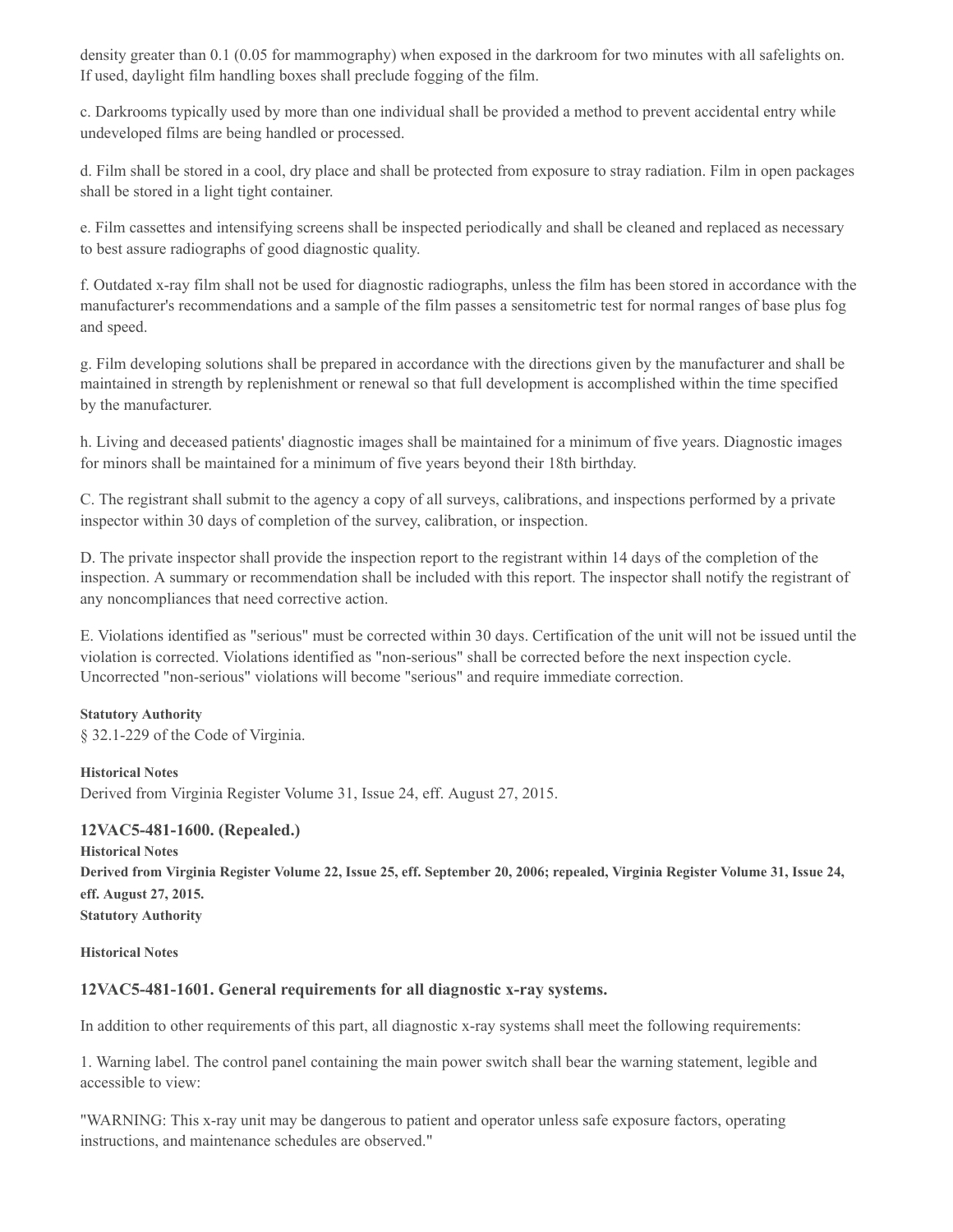2. Leakage radiation from the diagnostic source assembly. The leakage radiation from the diagnostic source assembly measured at a distance of one meter in any direction from the source shall not exceed 0.88 milligray (mGy) air kerma (100 milliroentgen (mR) exposure) in one hour when the x-ray tube is operated at its leakage technique factors. If the maximum rated peak tube potential of the tube housing assembly is greater than the maximum rated peak tube potential for the diagnostic source assembly, positive means shall be provided to limit the maximum x-ray tube potential to that of the diagnostic source assembly. Compliance shall be determined by measurements averaged over an area of 100 square cm with no linear dimension greater than 20 cm.

3. Radiation from components other than the diagnostic source assembly. The radiation emitted by a component other than the diagnostic source assembly shall not exceed an air kerma of 18 microgray (two milliroentgens exposure) in one hour at five cm from any accessible surface of the component when it is operated in an assembled x-ray system under any conditions for which it was designed. Compliance shall be determined by measurements averaged over an area of 100 square cm with no linear dimension greater than 20 cm.

## 4. Beam quality half-value layer (HVL).

a. The HVL of the useful beam for a given x-ray tube potential shall not be less than the values shown in Table 1 (i) under the heading "Specified Dental Systems" for any dental x-ray system designed for use with intraoral image receptors and manufactured after December 1, 1980; (ii) under the heading "I-Other X-Ray Systems" for any dental xray system designed for use with intraoral image receptors and manufactured before or on December 1, 1980, and all other x-ray systems subject to this section and manufactured before June 10, 2006; and (iii) under the heading "II-Other X-Ray Systems" for all x-ray systems, except dental x-ray systems designed for use with intraoral image receptors, subject to this section and manufactured on or after June 10, 2006. If it is necessary to determine such half-value layer at an x-ray tube potential that is not listed in Table 1, linear interpolation or extrapolation may be made. Positive means shall be provided to ensure that at least the minimum filtration needed to achieve beam quality requirements is in the useful beam during each exposure. In the case of a system, which is to be operated with more than one thickness of filtration, this requirement can be met by a filter interlocked with the kilovoltage selector that will prevent x-ray emissions if the minimum required filtration is not in place.

| <b>TABLE 1</b>                     |           |                              |                      |                          |  |  |
|------------------------------------|-----------|------------------------------|----------------------|--------------------------|--|--|
| X-Ray Tube Voltage (kilovolt peak) |           |                              |                      |                          |  |  |
| Design                             | Measured  | Minimum HVL (mm in Aluminum) |                      |                          |  |  |
| <b>Operating Range</b>             | Operating | <b>Specified Dental</b>      | I-Other X-Ray        | II-Other X-              |  |  |
|                                    | Potential | Systems <sup>1</sup>         | Systems <sup>2</sup> | Ray Systems <sup>3</sup> |  |  |
| Below 51                           | 30        | 1.5                          | 0.3                  | 0.3                      |  |  |
|                                    | 40        | 1.5                          | 0.4                  | 0.4                      |  |  |
|                                    | 50        | 1.5                          | 0.5                  | 0.5                      |  |  |
| 51 to 70                           | 51        | 1.5                          | 1.2                  | 1.3                      |  |  |
|                                    | 60        | 1.5                          | 1.3                  | 1.5                      |  |  |
|                                    | 70        | 1.5                          | 1.5                  | 1.8                      |  |  |
| Above 70                           | 71        | 2.1                          | 2.1                  | 2.5                      |  |  |
|                                    | 80        | 2.3                          | 2.3                  | 2.9                      |  |  |
|                                    | 90        | 2.5                          | 2.5                  | 3.2                      |  |  |
|                                    | 100       | 2.7                          | 2.7                  | 3.6                      |  |  |
|                                    | 110       | 3.0                          | 3.0                  | 3.9                      |  |  |
|                                    | 120       | 3.2                          | 3.2                  | 4.3                      |  |  |
|                                    | 130       | 3.5                          | 3.5                  | 4.7                      |  |  |
|                                    | 140       | 3.8                          | 3.8                  | 5.0                      |  |  |
|                                    | 150       | 4.1                          | 4.1                  | 5.4                      |  |  |

<sup>1</sup> Dental x-ray systems designed for use with intraoral image receptors and manufactured after December 1, 1980.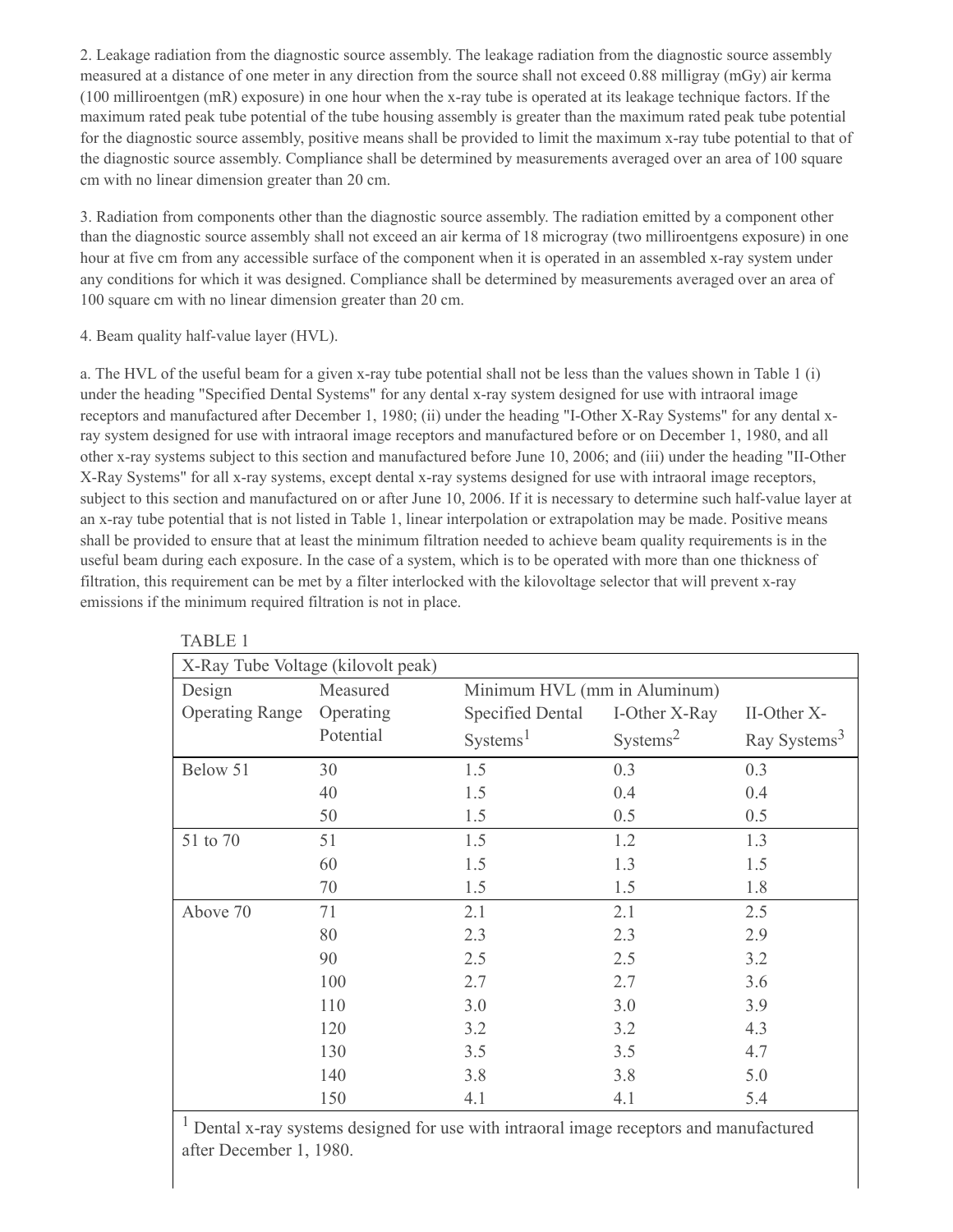<sup>2</sup> Dental x-ray systems designed for use with intraoral image receptors and manufactured before or on December 1, 1980, and all other x-ray systems subject to this section and manufactured before June 10, 2006.

<sup>3</sup> All x-ray systems, except dental x-ray systems designed for use with intraoral image receptors, subject to this section and manufactured on or after June 10, 2006.

b. Optional filtration. Fluoroscopic systems manufactured on or after June 10, 2006, incorporating an x-ray tube or tubes with a continuous output of one kilowatt or more and an anode heat storage capacity of one million heat units or more shall provide the option of adding x-ray filtration to the diagnostic source assembly in addition to the amount needed to meet the half-value layer provisions in Table 1. The selection of this additional x-ray filtration shall be either at the option of the user or automatic as part of the selected mode of operation. A means of indicating which combination of additional filtration is in the x-ray beam shall be provided.

c. Measuring compliance. For capacitor energy storage equipment, compliance shall be determined with the maximum selectable quantity of charge per exposure.

5. Aluminum equivalent of material between patient and image receptor. Except when used in a CT x-ray system, the aluminum equivalent of each of the items listed in Table 2, which are used between the patient and the image receptor, shall not exceed the indicated limits. Compliance shall be determined by x-ray measurements made at a potential of 100 kilovolts peak and with an x-ray beam that has an HVL specified in Table 1 for the potential. This requirement applies to front panel or panels of cassette holders and film changers provided by the manufacturer for patient support or for prevention of foreign object intrusions. It does not apply to screens and their associated mechanical support panels or grids.

| IADLEZ                                                              |                  |  |
|---------------------------------------------------------------------|------------------|--|
| Item                                                                | Maximum Aluminum |  |
|                                                                     | Equivalent (mm)  |  |
| Front panel(s) of cassette holders (total of all)                   | 1.2              |  |
| Film panel(s) of film changer (total of all)                        | 1.2              |  |
| Cradle                                                              | 2.3              |  |
| Tabletop, stationary, without articulated joints                    | 1.2              |  |
| Tabletop, movable, without articulated joints (including stationary | 1.7              |  |
| subtop)                                                             |                  |  |
| Tabletop, with radiolucent panel having one articulated joint       | 1.7              |  |
| Tabletop, with radiolucent panel having two or more articulated     | 2.3              |  |
| joints                                                              |                  |  |
| Tabletop, cantilevered                                              | 2.3              |  |
| Tabletop, radiation therapy simulator                               | 5.0              |  |

TADIE 2

6. Battery charge indicator. On battery-powered generators, visual means shall be provided on the control panel to indicate whether the battery is in a state of charge adequate for proper operation.

7. Modification of certified diagnostic x-ray components and systems.

a. Diagnostic x-ray components and systems certified in accordance with 21 CFR Part 1020 shall not be modified such that the component or system fails to comply with any applicable provision of this part.

b. The owner of a diagnostic x-ray system who uses the system in a professional or commercial capacity may modify the system provided the modification does not result in the failure of the system or a component to comply with the applicable requirements of this part. The owner who causes such modification need not submit the reports required by this part, provided the owner records the date and the details of the modification in the system records and maintains this information, and provided the modification of the x-ray system does not result in a failure to comply with this part.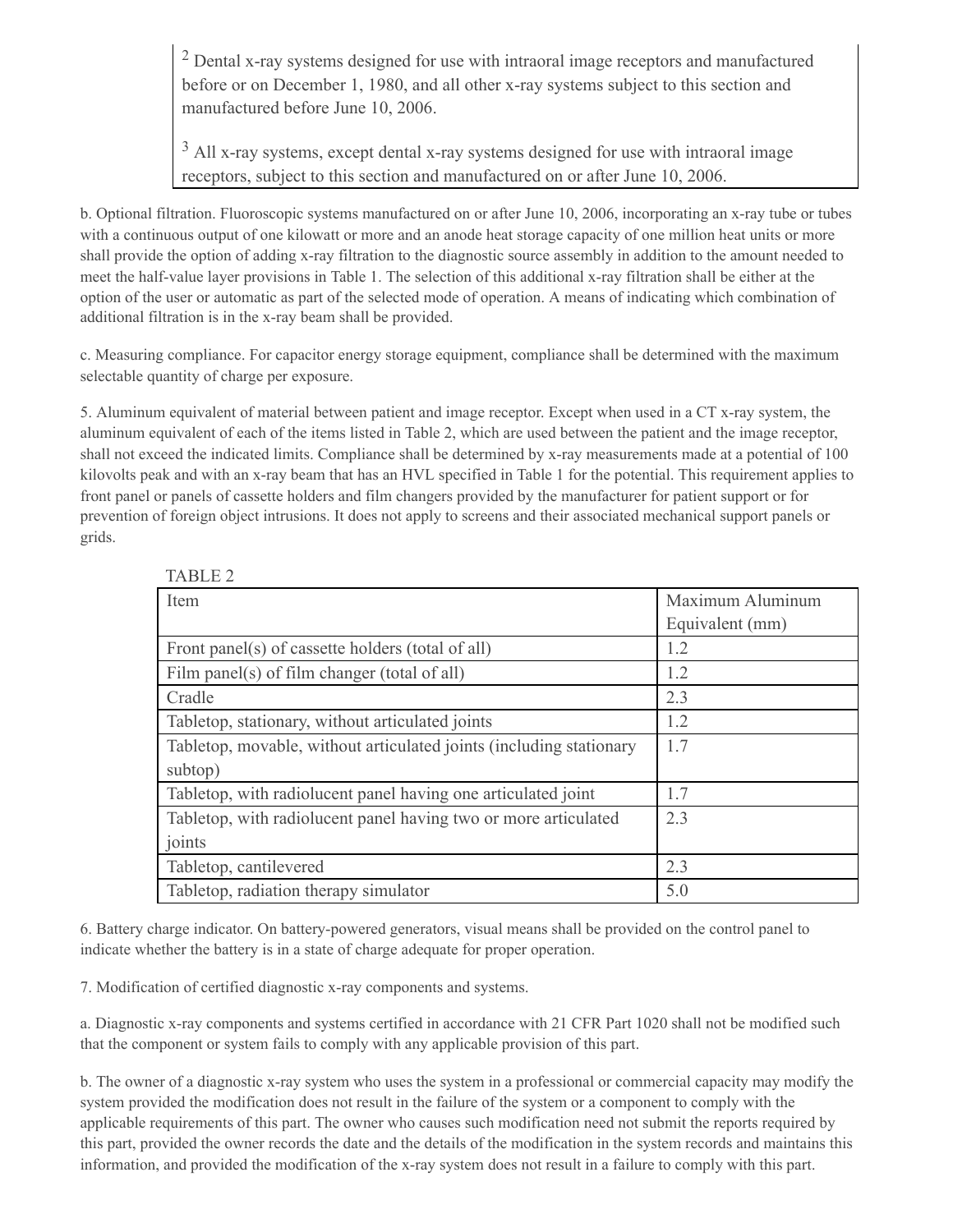8. Multiple tubes. Where two or more radiographic tubes are controlled by one exposure switch, the tube or tubes that have been selected shall be clearly indicated prior to initiation of the exposure. This indication shall be both on the x-ray control panel and at or near the tube housing assembly which has been selected.

9. Mechanical support of tube head. The tube housing assembly supports shall be adjusted such that the tube housing assembly will remain stable during an exposure unless tube housing movement is a designed function of the x-ray system.

10. Technique indicators.

a. For x-ray equipment capable of displaying technique factors, the technique factors to be used during an exposure shall be indicated before the exposure begins. If automatic exposure controls are used, the technique factors that are set prior to the exposure shall be indicated.

b. The requirement of subdivision 10 a of this subsection may be met by permanent markings on equipment having fixed technique factors. Indication of technique factors shall be visible from the operator's position except in the case of spot films made by the fluoroscopist.

11. Maintaining compliance. Diagnostic x-ray systems and their associated components used on humans and certified pursuant to the Federal X-Ray Equipment Performance Standard (21 CFR Part 1020) shall be maintained in compliance with applicable requirements of that standard.

12. Locks. All position locking, holding, and centering devices on x-ray system components and systems shall function as intended.

13. Mechanical timers. The use of mechanical timers is prohibited.

#### **Statutory Authority**

§ 32.1-229 of the Code of Virginia.

## **Historical Notes**

Derived from Virginia Register Volume 31, Issue 24, eff. August 27, 2015.

## **12VAC5-481-1610. (Repealed.)**

#### **Statutory Authority**

#### **Historical Notes**

Derived from Virginia Register Volume 22, Issue 25, eff. September 20, 2006; repealed, Virginia Register Volume 31, Issue 24, eff. August 27, 2015.

## **12VAC5-481-1611. Fluoroscopic equipment.**

A. The provisions of this section apply to equipment for fluoroscopic imaging or for recording images from the fluoroscopic image receptor, except computed tomography x-ray systems manufactured on or after November 29, 1984.

#### B. Primary protective barrier.

1. Limitation of useful beam. The fluoroscopic imaging assembly shall be provided with a primary protective barrier that intercepts the entire cross section of the useful beam at any SID. The x-ray tube used for fluoroscopy shall not produce x-rays unless the barrier is in position to intercept the entire useful beam. The AKR due to transmission through the barrier with the attenuation block in the useful beam combined with radiation from the fluoroscopic imaging receptor shall not exceed  $3.34x10^{-3}$ % of the entrance AKR, at a distance of 10 cm from any accessible surface of the fluoroscopic imaging assembly beyond the plane of the image receptor. Radiation therapy simulation systems shall be exempt from this requirement provided the systems are intended only for remote control operation.

2. Measuring compliance. The AKR shall be measured in accordance with subsection E of this section. The AKR due to transmission through the primary barrier combined with radiation from the fluoroscopic image receptor shall be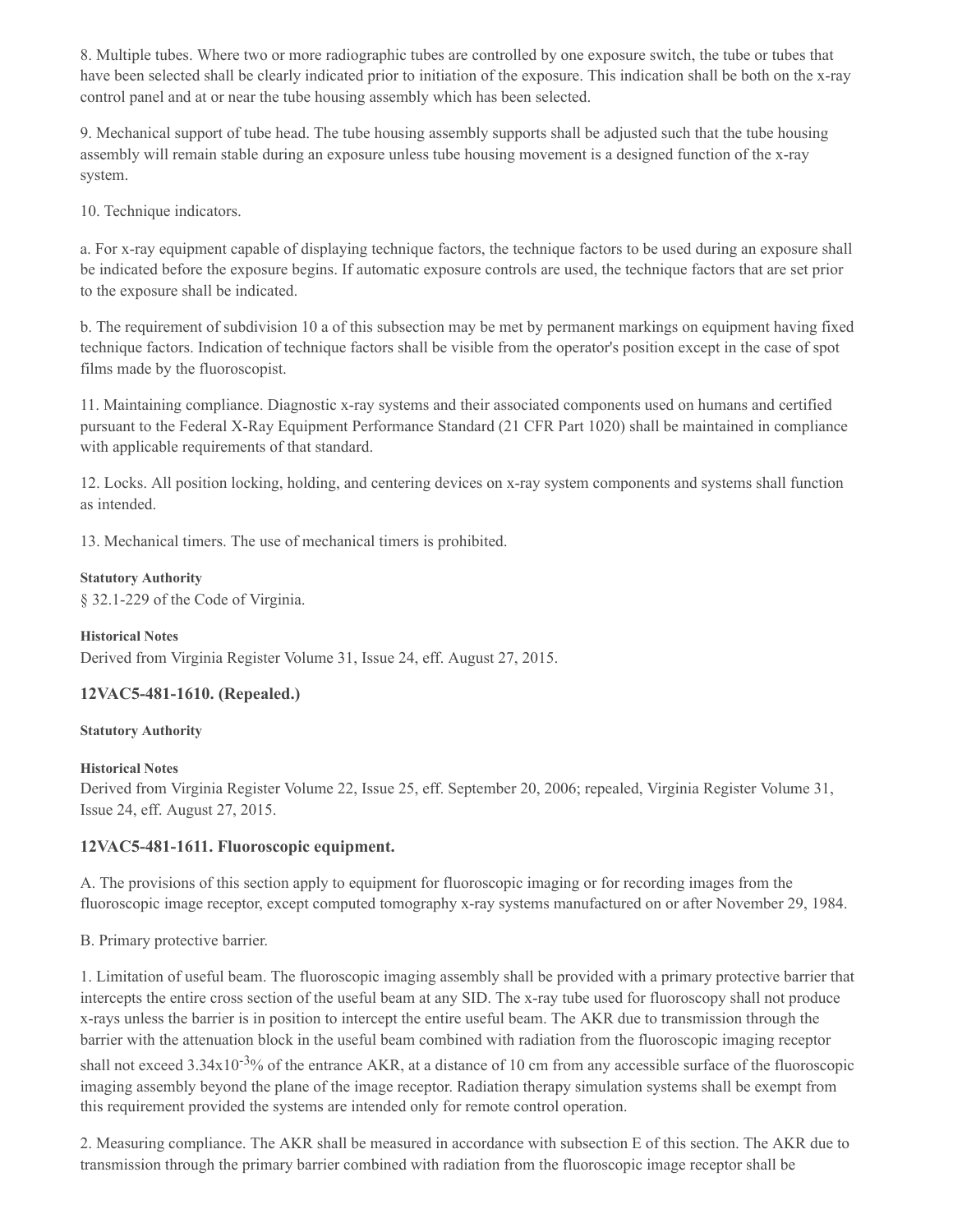determined by measurements averaged over an area of 100 square cm with no linear dimension greater than 20 cm. If the source is below the tabletop, the measurement shall be made with the input surface of the fluoroscopic imaging assembly positioned 30 cm above the tabletop. If the source is above the tabletop and the SID is variable, the measurement shall be made with the end of the beam-limiting device or spacer as close to the tabletop as it can be placed, provided that it shall not be closer than 30 cm. Movable grids and compression devices shall be removed from the useful beam during the measurement. For all measurements, the attenuation block shall be positioned in the useful beam 10 cm from the point of measurement of entrance AKR and between this point and the input surface of the fluoroscopic imaging assembly.

#### C. Field limitation.

1. Angulation. For fluoroscopic equipment manufactured after February 25, 1978, when the angle between the image receptor and the beam axis of the x-ray beam is variable, means shall be provided to indicate when the axis of the x-ray beam is perpendicular to the plane of the image receptor. Compliance with subdivisions 4 and 5 of this subsection shall be determined with the beam axis indicated to be perpendicular to the plane of the image receptor.

2. Further means for limitation. Means shall be provided to permit further limitation of the x-ray field to sizes smaller than the limits of subdivisions 4 and 5 of this subsection. Beam-limiting devices manufactured after May 22, 1979, and incorporated in equipment with a variable SID or capability of a visible area of greater than 300 square cm, shall be provided with means for stepless adjustment of the x-ray field. Equipment with a fixed SID and the capability of a visible area of no greater than 300 square cm shall be provided with either stepless adjustment of the x-ray field or with a means to further limit the x-ray field size at the plane of the image receptor to 125 square cm or less. Stepless adjustment shall, at the greatest SID, provide continuous field sizes from the maximum obtainable to a field size containable in a square of five cm by five cm. This paragraph does not apply to non-image-intensified fluoroscopy.

3. Non-image-intensified fluoroscopy. The x-ray field produced by non-image-intensified fluoroscopic equipment shall not extend beyond the entire visible area of the image receptor. Means shall be provided for stepless adjustment of field size. The minimum field size, at the greatest SID, shall be containable in a square of five cm by five cm.

4. Fluoroscopy and radiography using the fluoroscopic imaging assembly with inherently circular image receptors.

a. For fluoroscopic equipment manufactured before June 10, 2006, other than radiation therapy simulation systems, the following applies:

(1) Neither the length nor width of the x-ray field in the plane of the image receptor shall exceed that of the visible area of the image receptor by more than 3.0% of the SID. The sum of the excess length and the excess width shall be no greater than 4.0% of the SID.

(2) For rectangular x-ray fields used with circular image receptors, the error in alignment shall be determined along the length and width dimensions of the x-ray field that pass through the center of the visible area of the image receptor.

b. For fluoroscopic equipment manufactured on or after June 10, 2006, other than radiation simulation systems, the maximum area of the x-ray field in the plane of the image receptor shall conform with one of the following requirements:

(1) When any linear dimension of the visible area of the image receptor measured through the center of the visible area is less than or equal to 34 cm in any direction, at least 80% of the area of the x-ray field overlaps the visible area of the image receptor; or

(2) When any linear dimension of the visible area of the image receptor measured through the center of the visible area is greater than 34 cm in any direction, the x-ray field measured along the direction of greatest misalignment with the visible area of the image receptor does not extend beyond the edge of the visible area of the image receptor by more than two cm.

5. Fluoroscopy and radiography using fluoroscopic imaging assembly with inherently rectangular image receptors. For x-ray systems manufactured on or after June 10, 2006, the following applies: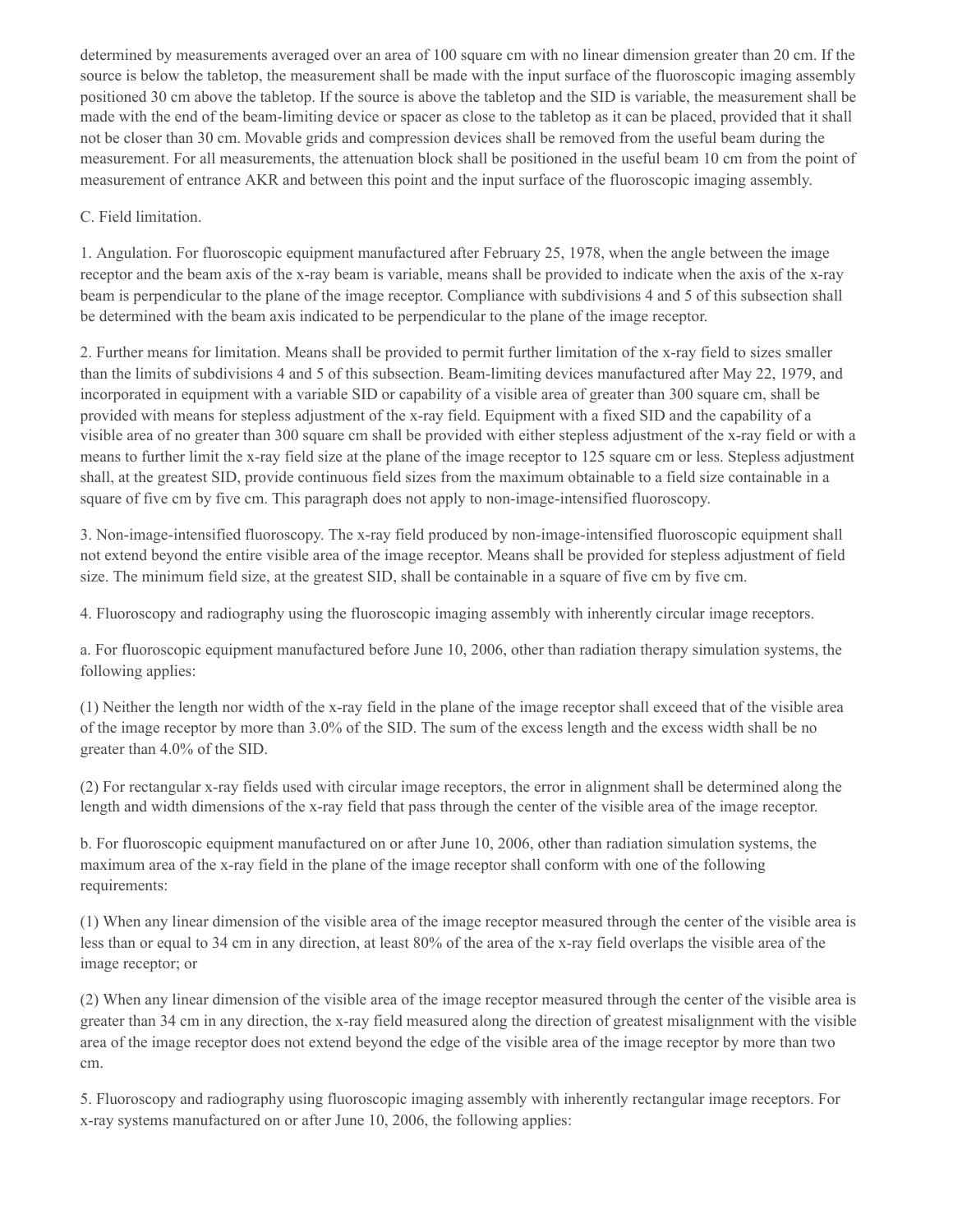a. Neither the length nor width of the x-ray field in the plane of the image receptor shall exceed that of the visible area of the image receptor by more than 3.0% of the SID. The sum of the excess length and the excess width shall be no greater than 4.0% of the SID.

b. The error in alignment shall be determined along the length and width dimensions of the x-ray field that pass through the center of the visible area of the image receptor.

If the fluoroscopic x-ray field size is adjusted automatically as the SID or image receptor size is changed, a capability may be provided for overriding the automatic adjustment in case of system failure. If it is so provided, a signal visible at the fluoroscopist's position shall indicate whenever the automatic field adjustment is overridden. Each such system failure override switch shall be clearly labeled as follows:

"For X-Ray Field Limitation System Failure"

D. Activation of tube. X-ray production in the fluoroscopic mode shall be controlled by a device that requires continuous pressure by the operator for the entire time of any exposure. When recording serial radiographic images from the fluoroscopic image receptor, the operator shall be able to terminate the x-ray exposure or exposures at any time, but means may be provided to permit completion of any single exposure of the series in process.

E. Air kerma rates. For fluoroscopic equipment, the following requirements apply:

1. Fluoroscopic equipment manufactured before May 19, 1995.

a. Equipment provided with automatic exposure rate control (AERC) shall not be operable at any combination of tube potential and current that will result in an AKR in excess of 88 mGy per minute (10 R/min exposure rate) at the measurement point specified in subdivision 3 of this subsection, except as specified in subdivision 1 e of this subsection.

b. Equipment provided without AERC shall not be operable at any combination of tube potential and current that will result in an AKR in excess of 44 mGy per minute (5 R/min exposure rate) at the measurement point specified in subdivision 3 of this subsection, except as specified in subdivision 1 e of this subsection.

c. Equipment provided with both an AERC mode and a manual mode shall not be operable at any combination of tube potential and current that will result in an AKR in excess of 88 mGy per minute (10 R/min exposure rate) in either mode at the measurement point specified in subdivision 3 of this subsection, except as specified in subdivision 1 e of this subsection.

d. Equipment may be modified in accordance with this part to comply with subdivision 2 of this subsection. When the equipment is modified, it shall bear a label indicating the date of the modification and the statement:

"Modified to comply with 21 CFR 1020.32(h)(2)"

e. Exceptions:

(1) During recording of fluoroscopic images; or

(2) When a mode of operation has an optional high-level control, in which case that mode shall not be operable at any combination of tube potential and current that will result in an AKR in excess of any of the rates specified in subdivisions 1 a, b, and c of this subsection at the measurement point specified in subdivision 3 of this subsection, unless the high-level control is activated. Special means of activation of high-level controls shall be required. The high-level control shall be operable only when continuous manual activation is provided by the operator. A continuous signal audible to the fluoroscopist shall indicate that the high-level control is being employed.

2. Fluoroscopic equipment manufactured on or after May 19, 1995.

a. Equipment shall be equipped with AERC if operable at any combination of tube potential and current that results in an AKR greater than 44 mGy per minute (5 R/min exposure rate) at the measurement point specified in subdivision 3 of this subsection. Provision or manual selection of technique factors may be provided.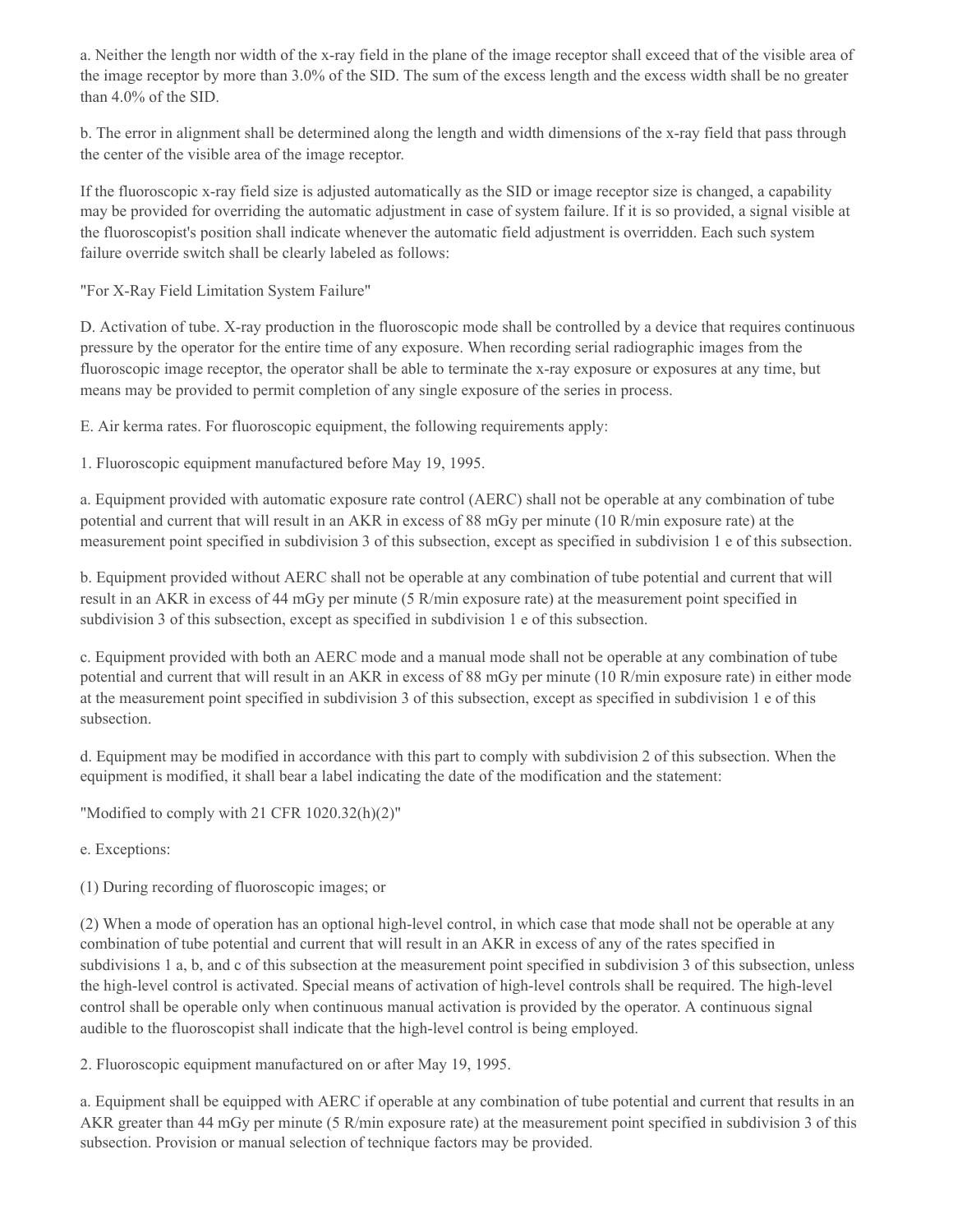b. Equipment shall not be operable at any combination of tube potential and current that will result in an AKR in excess of 88 mGy per minute (10 R/min exposure rate) at the measurement point specified in subdivision 3 of this subsection, except as specified in subdivision 2 c of this subsection.

c. Exceptions:

(1) For equipment manufactured prior to June 10, 2006, during the recording of images from the fluoroscopic image receptor using photographic film or a video camera when the x-ray source is operated in a pulsed mode.

(2) For equipment manufactured on or after June 10, 2006, during the recording of images from the fluoroscopic image receptor for the purpose of providing the user with a recorded image or images after termination of the exposure. Such recording does not include images resulting from a last-image-hold feature that are not recorded.

(3) When a mode of operation has an optional high-level control and the control is activated, in which case the equipment shall not be operable at any combination of tube potential and current that will result in an AKR in excess of 176 mGy per minute (20 R/min exposure rate) at the measurement point specified in subdivision 3 of this subsection. Special means of activation of high-level controls shall be required. The high-level control shall be operable only when continuous manual activation is provided by the operator. A continuous signal audible to the fluoroscopist shall indicate that the high-level control is employed.

3. Measuring compliance. Compliance with this subsection shall be determined as follows:

a. If the source is below the x-ray table, the AKR shall be measured at one cm above the tabletop or cradle.

b. If the source is above the x-ray table, the AKR shall be measured at 30 cm above the tabletop with the end of the beam-limiting device or spacer positioned as closely as possible to the point of measurement.

c. In a C-arm type of fluoroscope, the AKR shall be measured at 30 cm from the input surface of the fluoroscopic imaging assembly, with the source positioned at any available SID, provided that the end of the beam-limiting device or spacer is no closer than 30 cm from the input surface of the fluoroscopic imaging assembly.

d. In a C-arm type of fluoroscope having an SID less than 45 cm, the AKR shall be measured at the minimum SSD.

e. In a lateral type of fluoroscope, the air kerma rate shall be measured at a point 15 cm from the centerline of the x-ray table and in the direction of the x-ray source with the end of the beam-limiting device or spacer positioned as closely as possible to the point of measurement. If the tabletop is movable, it shall be positioned as closely as possible to the lateral x-ray source, with the end of the beam-limiting device or spacer no closer than 15 cm to the centerline of the x-ray table.

4. Exemptions. Fluoroscopic radiation therapy simulation systems are exempt from the requirements set forth in this subsection when used for therapy simulation purposes.

F. (Reserved.)

G. Indication of potential and current. During fluoroscopy and cinefluorography, x-ray tube potential and current shall be continuously indicated. Deviation of x-ray tube potential and current from the indicated value shall not exceed the maximum deviation as stated by the manufacturer.

## H. Source-skin distance.

1. Means shall be provided to limit the source-skin distance to not less than 38 cm on stationary fluoroscopes and to not less than 30 cm on mobile and portable fluoroscopes. In addition, for fluoroscopes intended for specific surgical application that would be prohibited at the source-skin distances specified in this subsection, provisions may be made for operating at shorter source-skin distances but in no case less than 20 cm.

2. For stationary, mobile, or portable C-arm fluoroscopic systems manufactured on or after June 10, 2006, having a maximum source-image receptor distance of less than 45 cm, means shall be provided to limit the source-skin distance to not less than 19 cm. Such systems shall be labeled for extremity use only. In addition, for those systems intended for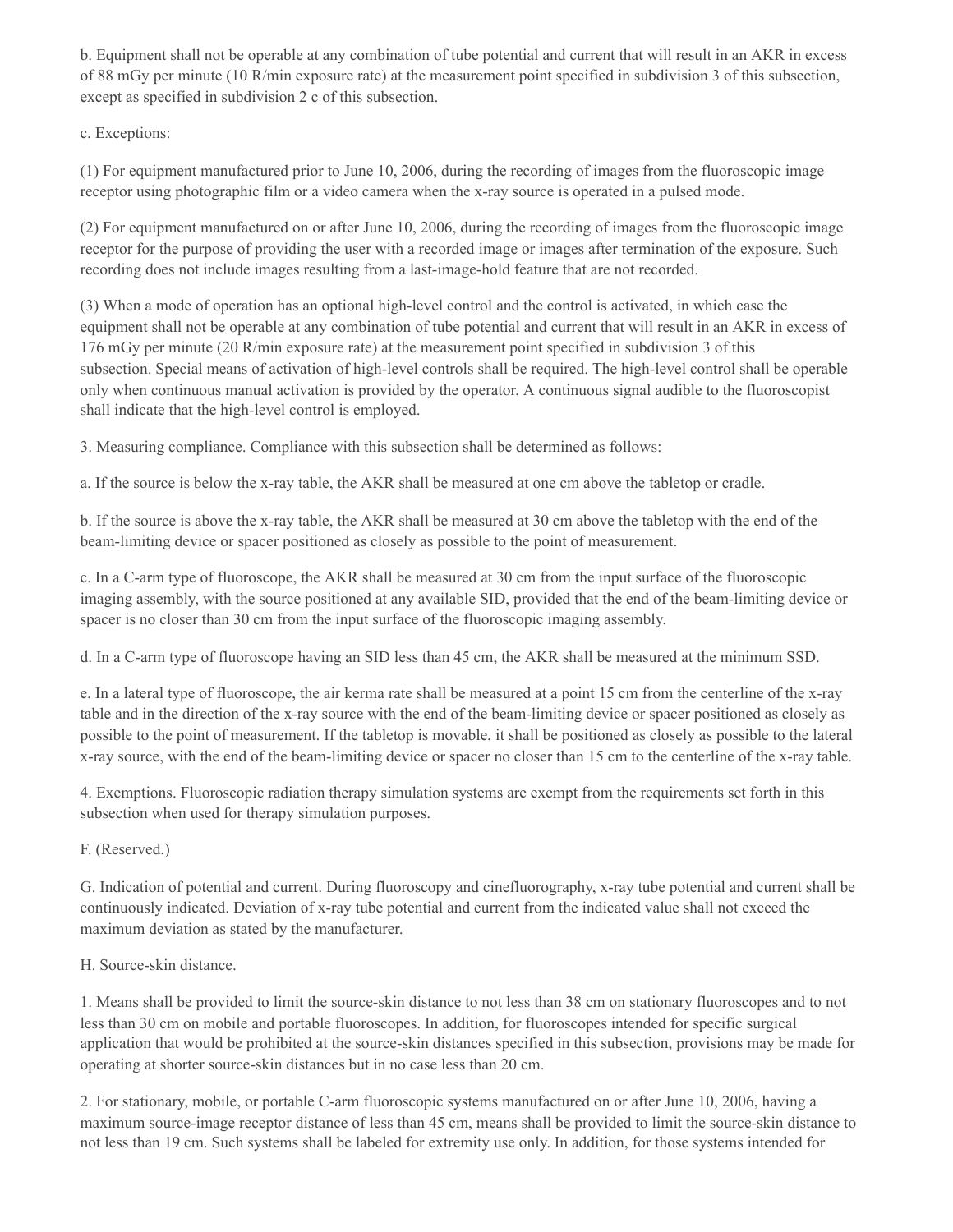specific surgical application that would be prohibited at the source-skin distance specified in this subsection, provisions may be made for operation at shorter source-skin distances but in no case less than 10 cm.

I. Fluoroscopic irradiation time, display, and signal.

1. Fluoroscopic equipment manufactured before June 10, 2006.

a. Equipment shall be provided with means to preset the cumulative irradiation time of the fluoroscopic tube. The maximum cumulative time of the timing device shall not exceed five minutes without resetting. A signal audible to the fluoroscopist shall indicate the completion of any preset cumulative irradiation time. Such signal shall continue to sound while x-rays are produced until the timing device is reset. Fluoroscopic equipment may be modified in accordance with 21 CFR 1020.30(q) to comply with the requirements of this subdivision. When the equipment is modified, it shall bear a label indicating the statement:

"Modified to comply with 21 CFR 1020.32(h)(2)"

b. As an alternative to the requirements of this subsection, radiation therapy simulation systems may be provided with a means to indicate the total cumulative exposure time during which x-rays were produced, and which is capable of being reset between x-ray examinations.

2. For x-ray controls manufactured on or after June 10, 2006, there shall be provided for each fluoroscopic tube:

a. A display of the fluoroscopic irradiation time at the fluoroscopist's working position. This display shall function independently of the audible signal described in this subsection. The following requirements apply:

(1) When the x-ray tube is activated, the fluoroscopic irradiation time in minutes and tenths of minutes shall be continuously displayed and updated at least once every six seconds.

(2) The fluoroscopic irradiation time shall also be displayed within six seconds of termination of an exposure and remain displayed until reset.

(3) Means shall be provided to reset the display to zero prior to the beginning of a new examination or procedure.

b. A signal audible to the fluoroscopist shall sound for each passage of five minutes of fluoroscopic irradiation time during an examination or procedure. The signal shall sound until manually reset or, if automatically reset, for at least two seconds.

J. Mobile and portable fluoroscopes. In addition to the other requirements of this subsection, mobile and portable fluoroscopes shall provide an image receptor incorporating more than a simple fluorescent screen.

K. Display of last-image-hold (LIH). Fluoroscopic equipment manufactured on or after June 10, 2006, shall be equipped with means to display LIH image following termination of the fluoroscopic exposure.

1. For an LIH image obtained by retaining pretermination fluoroscopic images, if the number of images and method of combining images are selectable by the user, the selection shall be indicated prior to initiation of the fluoroscopic exposure.

2. For an LIH image obtained by initiating a separate radiographic-like exposure at the termination of fluoroscopic imaging, the technique factors for the LIH image shall be selectable prior to the fluoroscopic exposure, and the combination selected shall be indicated prior to initiation of the fluoroscopic exposure.

3. Means shall be provided to clearly indicate to the user whether a displayed image is the LIH radiograph or fluoroscopy. Display of the LIH radiograph shall be replaced by the fluoroscopic image concurrently with re-initiation of fluoroscopic exposure, unless separate displays are provided for the LIH radiograph and fluoroscopic images.

L. Displays of values of AKR and cumulative air kerma. Fluoroscopic equipment manufactured on or after June 10, 2006, shall display at the fluoroscopist's working position the AKR and cumulative air kerma. The following requirements apply for each x-ray tube used during an examination or procedure: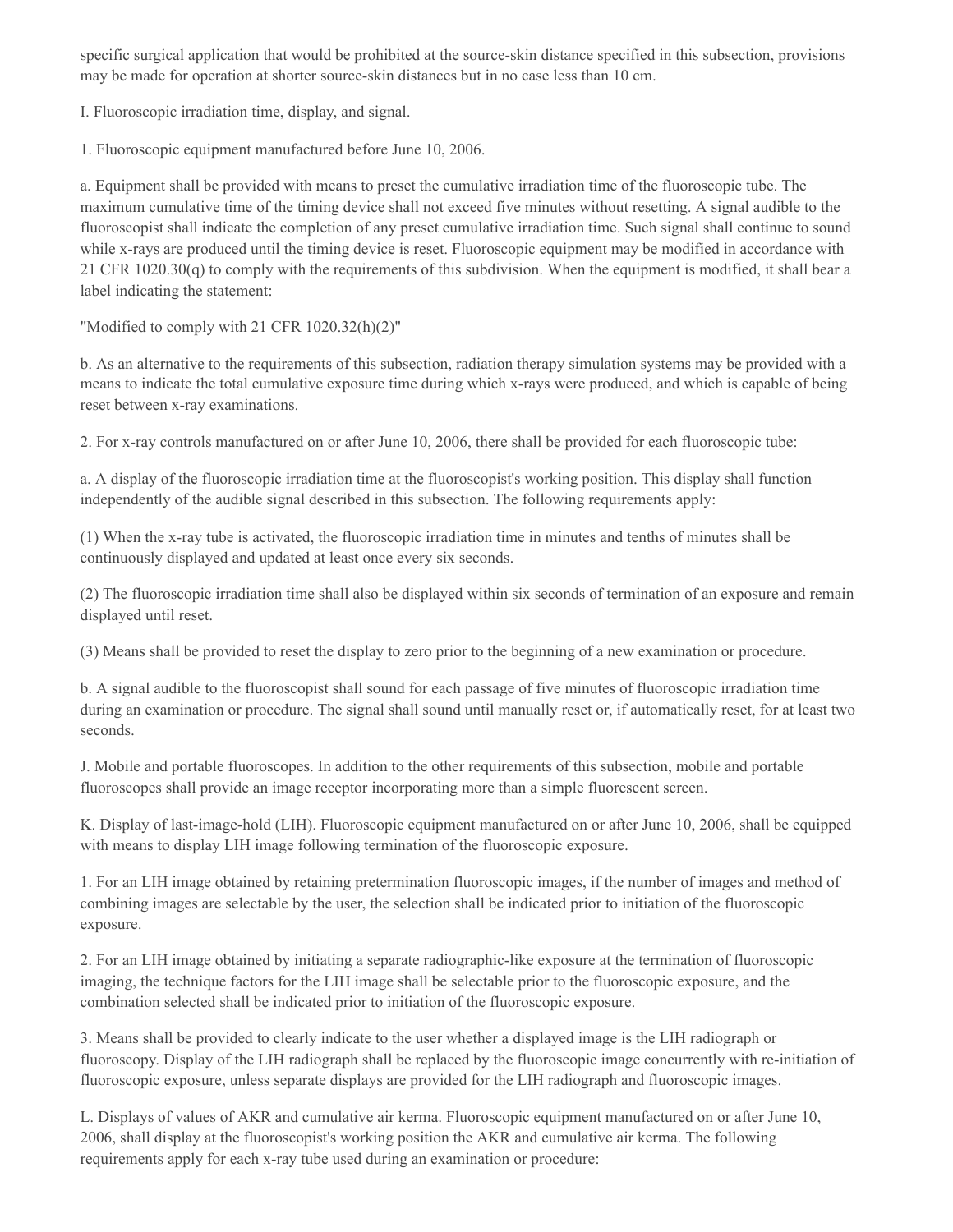1. When the x-ray tube is activated and the number of images produced per unit time is greater than six images per second, the AKR in mGy/min shall be continuously displayed and updated at least once every second.

2. The cumulative air kerma in units of mGy shall be displayed either within five seconds of termination of an exposure or displayed continuously and updated at least once every five seconds.

3. The display of the AKR shall be clearly distinguishable from the display of the cumulative air kerma.

4. The AKR and cumulative air kerma shall represent the value for conditions of free-in-air irradiation at one of the following reference locations specified according to the type of fluoroscope.

a. For fluoroscopes with x-ray source below the x-ray table, x-ray source above the table, or of lateral type, the reference location shall be the respective locations specified in subdivision E 3 a or E 3 e of this section.

b. For C-arm fluoroscopes, the reference location shall be 15 cm from the isocenter toward the x-ray source along the beam axis. Alternatively, the reference location shall be at a point specified by the manufacturer to represent the location of the intersection of the x-ray beam with the patient's skin.

5. Means shall be provided to reset to zero the display of cumulative air kerma prior to the commencement of a new examination or procedure.

6. The displayed AKR and cumulative air kerma shall not deviate from the actual values by more than ±35% over the range of six mGy/min and 100 mGy to the maximum indication of AKR and cumulative air kerma, respectively. Compliance shall be determined with an irradiation time greater than three seconds.

M. Control of scattered radiation.

1. Fluoroscopic table designs when combined with procedures utilized shall be such that no unprotected part of any staff or ancillary individual's body shall be exposed to unattenuated scattered radiation that originates from under the table. The attenuation required shall be not less than 0.25 mm lead equivalent.

2. Equipment configuration when combined with procedures shall be such that no portion of any staff or ancillary individual's body, except the extremities, shall be exposed to the unattenuated scattered radiation emanating from above the tabletop unless that individual:

a. Is at least 120 centimeters from the center of the useful beam; or

b. The radiation has passed through not less than 0.25 mm lead equivalent material including, but not limited to, drapes, Bucky-slot cover panel, or self-supporting curtains, in addition to any lead equivalency provided by the protective apron referred to in 12VAC5-481-1591 A 5.

3. The agency may grant exemptions to subdivision 2 of this subsection where a sterile field will not permit the use of the normal protective barriers. Where the use of prefitted sterilized covers for the barriers is practical, the agency shall not permit such exemption.

N. Operator qualifications. The facility shall ensure that only a licensed practitioner of the healing arts or a radiologic technologist or equivalent be allowed to operate fluoroscopic x-ray systems.

O. Equipment operation.

1. All imaging formed by the use of fluoroscopic x-ray systems shall be viewed, directly or indirectly, and interpreted by a licensed practitioner of the healing arts.

2. The operation of fluoroscopic x-ray systems by radiologic technologists or equivalent shall be performed under the direct supervision of a licensed practitioner of the healing arts.

3. Radiologic technology students shall not be allowed to operate fluoroscopic x-ray systems unless directly supervised by a licensed practitioner of the healing arts or radiologic technologist as specified in subsection N of this section.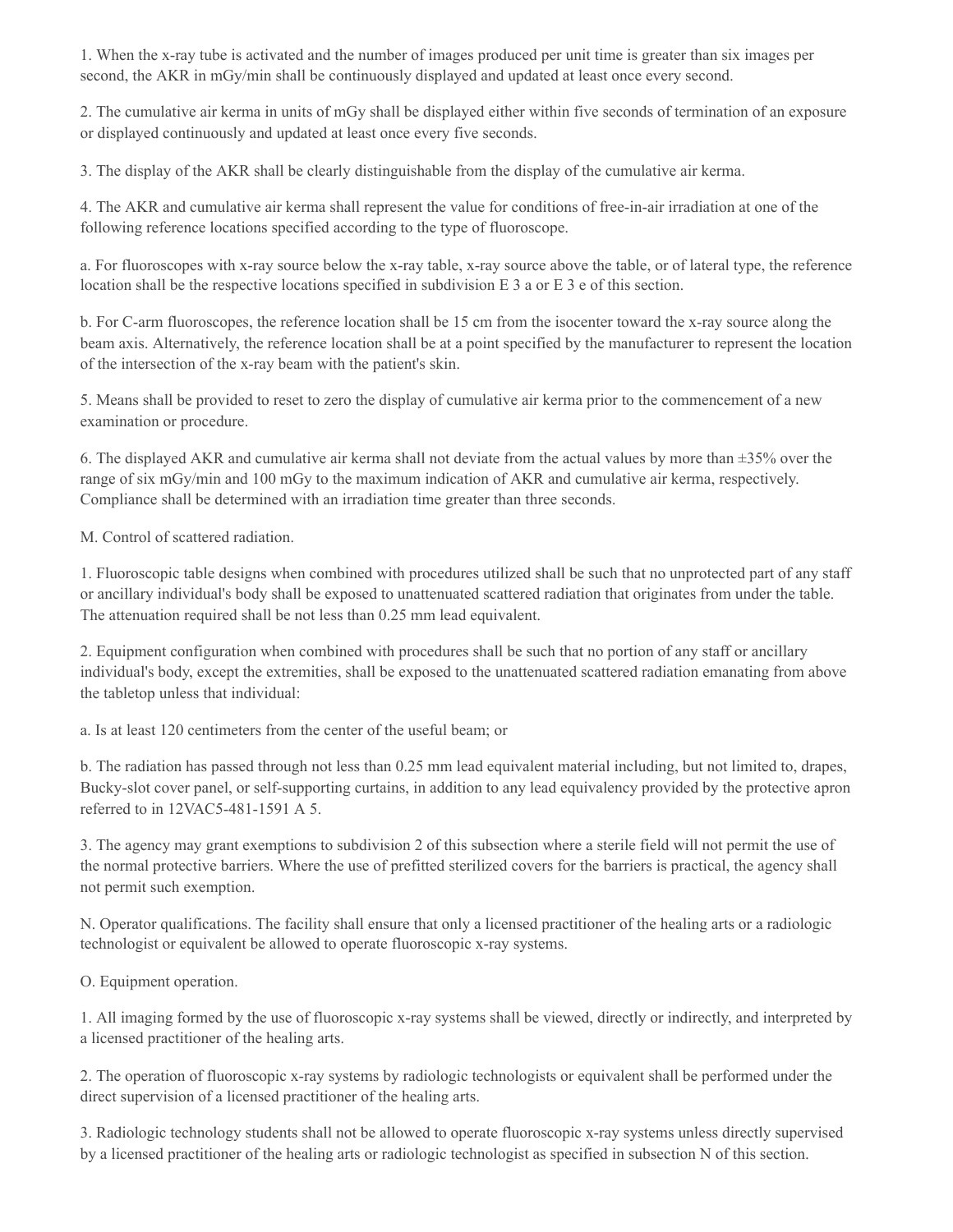4. Overhead fluoroscopy shall not be used as a positioning tool for general purpose radiographic examinations.

5. Facilities shall maintain a record of the cumulative fluoroscopic exposure time used and the number of fluorographic images recorded for each examination. This record shall include patient identification, type and date of examination, the fluoroscopic system used, and operator's name.

P. Surveys. Radiation safety and equipment performance surveys shall be performed annually on all fluoroscopic x-ray systems by or under the direct supervision of a private or state inspector who is physically present at the facility during the inspection in order to assure compliance with these regulations.

#### **Statutory Authority**

§ 32.1-229 of the Code of Virginia.

#### **Historical Notes**

Derived from Virginia Register Volume 31, Issue 24, eff. August 27, 2015.

## **12VAC5-481-1620. (Repealed.)**

#### **Statutory Authority**

#### **Historical Notes**

Derived from Virginia Register Volume 22, Issue 25, eff. September 20, 2006; repealed, Virginia Register Volume 31, Issue 24, eff. August 27, 2015.

## **12VAC5-481-1621. Radiographic equipment.**

A. Control and indication of technique factors.

1. Visual indication. The technique factors to be used during an exposure shall be indicated before the exposure begins, except when automatic exposure controls are used, in which case the technique factors that are set prior to the exposure shall be indicated. On equipment having fixed technique factors, this requirement may be met by permanent markings. Indication of technique factors shall be visible from the operator's position except in the case of spot films made by the fluoroscopist.

2. Timers. Means shall be provided to terminate the exposure at a preset time interval, a preset product of current and time, a preset number of pulses, or a preset radiation exposure to the image receptor.

a. Except during serial radiography, the operator shall be able to terminate the exposure at any time during an exposure of greater than one-half second. Except during panoramic dental radiography, termination of exposure shall cause automatic resetting of the timer to its initial setting or to zero. It shall not be possible to make an exposure when the timer is set to a zero or off position if either position is provided.

b. During serial radiography, the operator shall be able to terminate the x-ray exposure at any time, but means may be provided to permit completion of any single exposure of the series in process.

3. Automatic exposure controls. When an automatic exposure control is provided:

a. Indication shall be made on the control panel when this mode of operation is selected;

b. When the x-ray tube potential is equal to or greater than 51 kilovolts peak (kVp), the minimum exposure time for field emission equipment rated for pulse operation shall be equal to or less than a time interval equivalent to two pulses and the minimum exposure time for all other equipment shall be equal to or less than 1/60 second or a time interval required to deliver five milliampere-seconds (mAs), whichever is greater;

c. Either the product of peak x-ray tube potential, current, and exposure time shall be limited to not more than 60 kilowatt-seconds (kWs) per exposure or the product of x-ray tube current and exposure time shall be limited to not more than 600 mAs per exposure, except when the x-ray tube potential is less than 51 kVp, in which case the product of x-ray tube current and exposure time shall be limited to not more than 2,000 mAs per exposure; and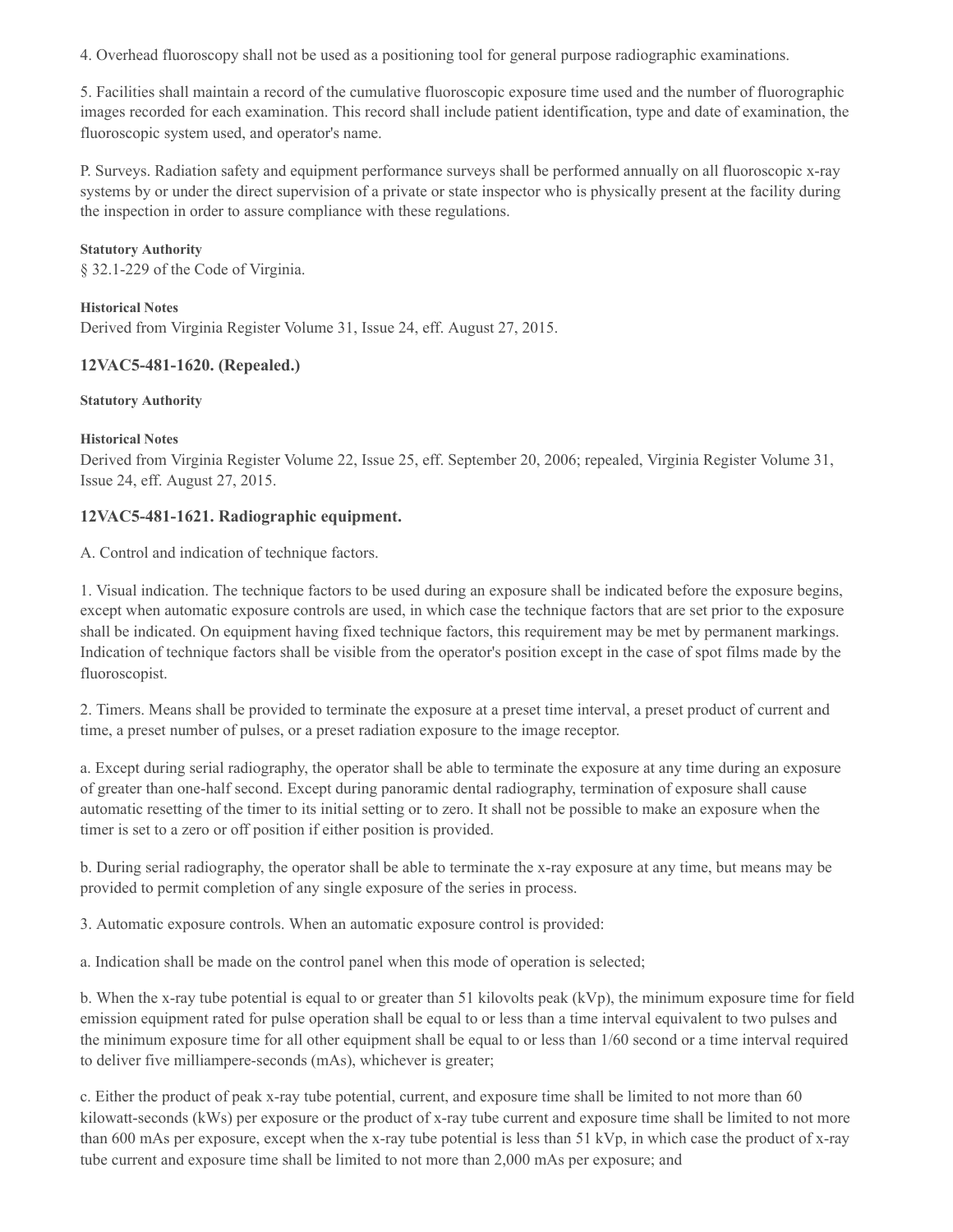d. A visible signal shall indicate when an exposure has been terminated at the limits described in subdivision 3 c of this subsection, and manual resetting shall be required before further automatically timed exposures can be made.

4. Accuracy. Deviation of technique factors from indicated values shall not exceed the limits given by the manufacturer. In the absence of manufacturer's limits, the deviation shall not exceed 10% of the indicated value for kVp and time.

B. Reproducibility. The following requirements shall apply when the equipment is operated on an adequate power supply as specified by the manufacturer:

1. Coefficient of variation. For any specific combination of selected technique factors, the estimated coefficient of variation of the air kerma shall be no greater than 0.10.

2. Measuring compliance. Determination of compliance shall be based on four consecutive measurements taken within a time period of one hour. Equipment manufactured after September 5, 1978, shall be subject to the additional requirement that all variable controls for technique factors shall be adjusted to alternate settings and reset to the test setting after each measurement. The percent line-voltage regulation shall be within  $\pm 1$  of the mean value for all measurements. For equipment having automatic exposure controls, compliance shall be determined with a sufficient thickness of attenuating material in the useful beam such that the technique factors can be adjusted to provide individual exposures of a minimum of 12 pulses on field emission equipment rated for pulsed operation or no less than one-tenth second per exposure on all other equipment.

C. Linearity. The following requirements apply when the equipment is operated on a power supply as specified by the manufacturer in accordance with 21 CFR Part 1020 for any fixed x-ray tube potential within the range of 40% to 100% of the maximum rated.

1. Equipment having independent selection of x-ray tube current (mA). The average ratios of air kerma to the indicated milliampere-seconds product (mGy/mAs) obtained at any two consecutive tube current settings shall not differ by more than 0.10 times their sum. This is:

 $|X1 - X2| \leq 0.10(X1 + X2)$ 

where  $X_1$  and  $X_2$  are the average mGy/mAs values obtained at each of two consecutive mAs selector settings or at two settings differing by no more than a factor of 2 where the mAs selector provides continuous selection.

2. Equipment having selection of x-ray tube current-exposure time product (mAs). For equipment manufactured after May 3, 1994, the average ratios of air kerma to the indicated milliampere-seconds product (mGy/mAs) obtained at any two consecutive mAs selector settings shall not differ by more than 0.10 times their sum. This is:

 $|X1 - X2| \leq 0.10(X1 + X2)$ 

where  $X_1$  and  $X_2$  are the average mGy/mAs values obtained at each of two consecutive mAs selector settings or at two settings differing by no more than a factor of 2 where the mAs selector provides continuous selection.

3. Measuring compliance. Determination of compliance shall be based on four exposures, made within one hour, at each of the two settings. These two settings may include any two focal spot sizes except where one is equal to or less than 0.45 mm and the other is greater than 0.45 mm. For purposes of this requirement, focal spot size is the focal spot size specified by the x-ray tube manufacturer. The percent line-voltage regulation shall be determined for each measurement. All values for percent line-voltage regulation at any one combination of technique factors shall be within  $\pm 1$  of the mean value for all measurements at these technique factors.

D. Field limitation and alignment for mobile, portable, and stationary general purpose x-ray systems. Except when spotfilm devices are in service, mobile, portable, and stationary general purpose radiographic x-ray systems shall meet the following requirements:

1. Variable x-ray field limitation. A means for stepless adjustment of the size of the x-ray field shall be provided. Each dimension of the minimum field size at an SID of 100 cm shall be equal to or less than five cm.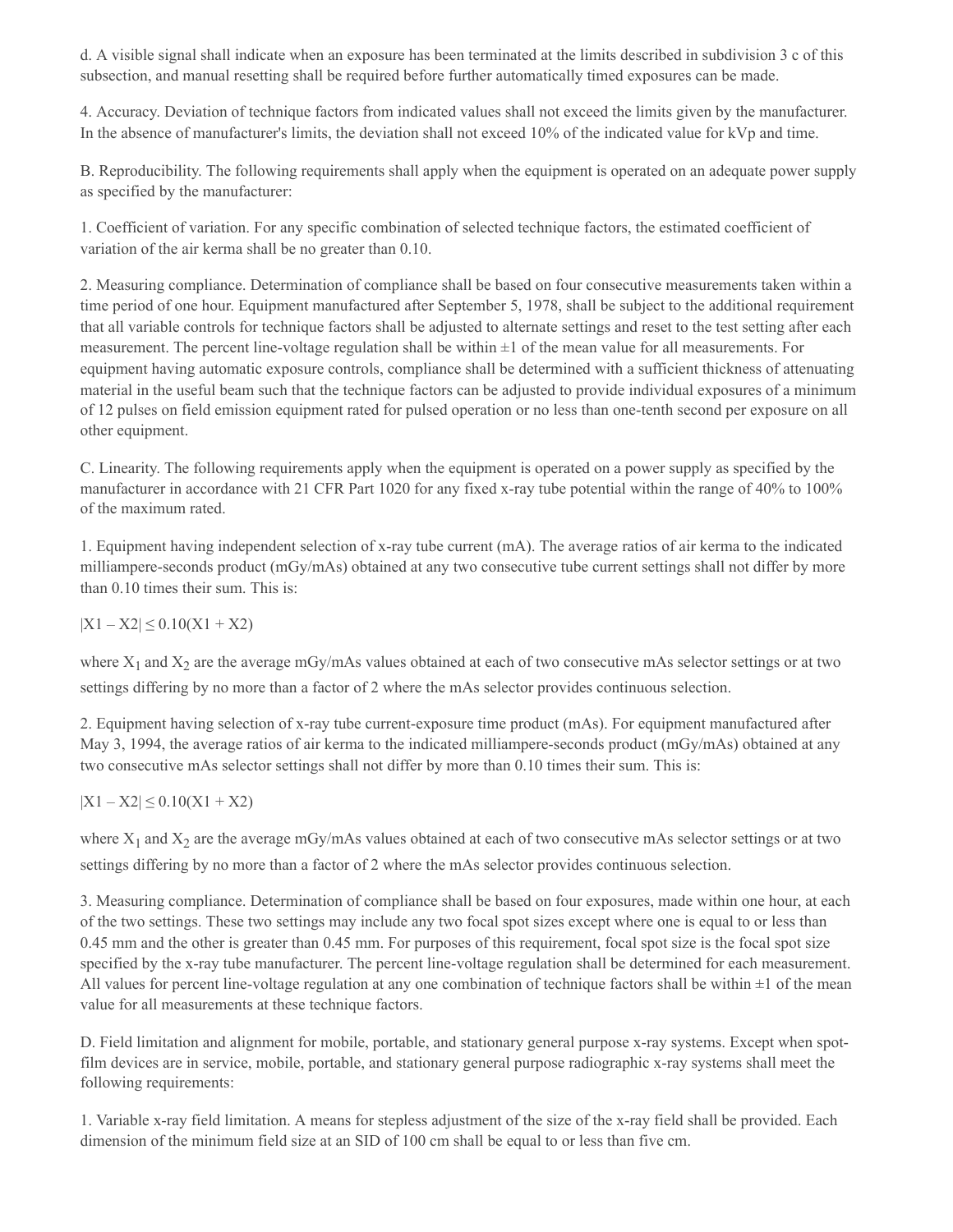## 2. Visual definition.

a. Means for visually defining the perimeter of the x-ray field shall be provided. The total misalignment of the edges of the visually defined field with the respective edges of the x-ray field along either the length or width of the visually defined field shall not exceed 2.0% of the distance from the source to the center of the visually defined field when the surface upon which it appears is perpendicular to the axis of the x-ray beam.

b. When a light localizer is used to define the x-ray field, it shall provide an average illuminance of not less than 10 footcandles at 100 cm or at the maximum SID, whichever is less. The average illuminance shall be based on measurements made in the approximate center of each quadrant of the light field. Radiation therapy simulation systems are exempt from this requirement.

c. The edge of the light field at 100 cm or at the maximum SID, whichever is less, shall have a contrast ratio, corrected for ambient lighting, of not less than four in the case of beam-limiting devices designed for use on stationary equipment, and a contrast ratio of not less than three in the case of beam-limiting devices designed for use on mobile and portable equipment. The contrast ratio is defined as  $I_1/I_2$ , where  $I_1$  is the illuminance three mm from the edge of the light field toward the center of the field, and  $I_2$  is the illuminance three mm from the edge of the light field away from the center of the field. Compliance shall be determined with a measuring aperture of one mm.

E. Field indication and alignment on stationary general purpose x-ray equipment. Except when spot-film devices are in service, stationary general purpose x-ray systems shall meet the following requirements in addition to those prescribed in subsection D of this section:

1. Means shall be provided to indicate when the axis of the x-ray beam is perpendicular to the plane of the image receptor, to align the center of the x-ray field with respect to the center of the image receptor to within 2.0% of the SID and to indicate the SID to within 2.0%;

2. The beam-limiting device shall numerically indicate the field size in the plane of the image receptor to which it is adjusted;

3. Indication of field size dimensions and SIDs shall be specified in centimeters or inches and shall be such that aperture adjustments result in x-ray field dimensions in the plane of the image receptor that correspond to those indicated by the beam-limiting device to within 2.0% of the SID when the beam axis is indicated to be perpendicular to the plane of the image receptor; and

4. Compliance measurements will be made at discrete SIDs and image receptor dimensions in common clinical use (such as SIDs of 100, 150, and 200 cm or 36, 40, 48, and 72 inches and nominal image receptor dimensions of 13, 18, 24, 30, 35, 40, and 43 cm or 5, 7, 8, 9, 10, 11, 12, 14, and 17 inches) or at any other specific dimensions at which the beamlimiting device or its associated diagnostic x-ray system is uniquely designed to operate.

F. Field limitation on radiographic x-ray equipment other than general purpose radiographic systems.

1. Equipment for use with intraoral image receptors. Radiographic equipment designed for use with an intraoral image receptor shall be provided with means to limit the x-ray beam such that:

a. If the minimum - source-skin distance (SSD) is 18 cm or more, the x-ray field at the minimum SSD shall be containable in a circle having a diameter of no more than seven cm; and

b. If the minimum SSD is less than 18 cm, the x-ray field at the minimum SSD shall be containable in a circle having a diameter of no more than six cm.

For dental intraoral uses, an open ended shielded positioning device shall be used.

2. X-ray systems designed for one image receptor size. Radiographic equipment designed for only one image receptor size at a fixed SID shall be provided with means to limit the field at the plane of the image receptor to dimensions no greater than those of the image receptor and to align the center of the x-ray field with the center of image receptor to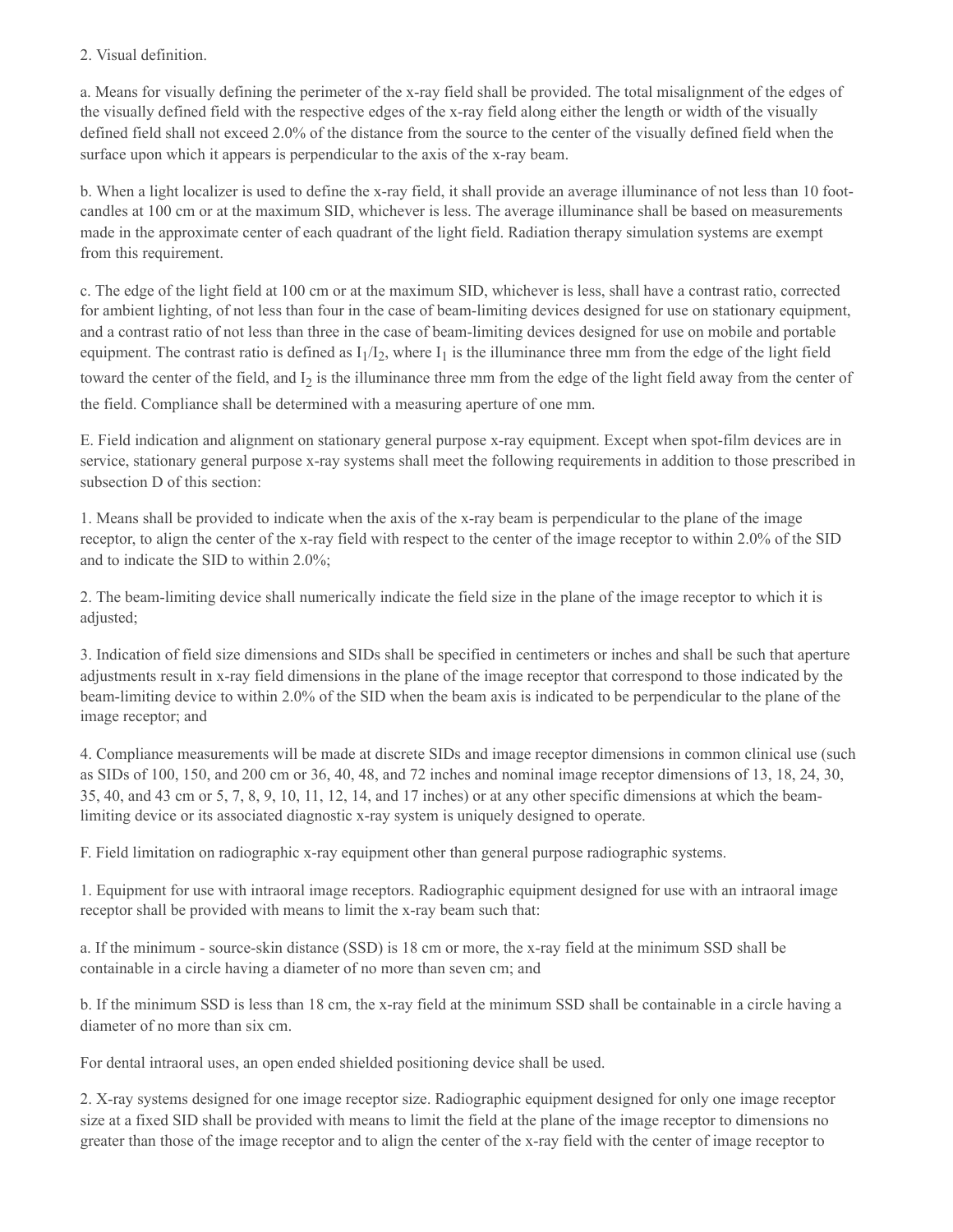within 2.0% of the SID, or shall be provided with means to both size and align the x-ray field such that the x-ray field at the plane of the image receptor does not extend beyond the edge of the image receptor.

3. Systems designed for mammography.

a. Radiographic systems designed only for mammography and general purpose radiography systems, when special attachments for mammography are in service, manufactured on or after November 1, 1977, and before September 30, 1999, shall be provided with means to limit the useful beam such that the x-ray field at the plane of the image receptor does not extend beyond any edge of the image receptor at any designated SID except the edge of the image receptor designed to be adjacent to the chest wall where the x-ray field may not extend beyond this edge by more than 2.0% of the SID. This requirement can be met with a system that performs as prescribed in subdivisions 4 a, b, and c of this subsection. When the beam-limiting device and image receptor support device are designed to be used to immobilize the breast during a mammographic procedure and the SID may vary, the SID indication specified in subdivisions 4 b and c of this subsection shall be the maximum SID for which the beam-limiting device or aperture is designed.

b. Mammographic beam-limiting devices manufactured on or after September 30, 1999, shall be provided with a means to limit the useful beam such that the x-ray field at the plane of the image receptor does not extend beyond any edge of the image receptor by more than 2.0% of the SID. This requirement can be met with a system that performs as prescribed in subdivisions 4 a, b, and c of this subsection. For systems that allow changes in SID, the SID indication specified in subdivisions 4 b and c of this subsection shall be the maximum SID for which the beam-limiting device or aperture is designed.

c. Each image receptor support device manufactured on or after November 1, 1977, intended for installation on a system designed for mammography shall have clear and permanent markings to indicate the maximum image receptor size for which it is designed.

4. Other x-ray systems. Radiographic systems not specifically covered in subsections D, E, and H of this section, which are also designed for use with extraoral image receptors and when used with an extraoral image receptor, shall be provided with means to limit the x-ray field in the plane of the image receptor so that such field does not exceed each dimension of the image receptor by more than 2.0% of the SID when the axis of the x-ray beam is perpendicular to the plane of the image receptor. In addition, means shall be provided to align the center of the x-ray field with the center of the image receptor to within 2.0% of the SID, or means shall be provided to both size and align the x-ray field such that the x-ray field at the plane of the image receptor does not extend beyond any edge of the image receptor. These requirements may be met with:

a. A system that performs in accordance with subsections D and E of this section; or when alignment means are also provided, may be met with either;

b. An assortment of removable, fixed-aperture, beam-limiting devices sufficient to meet the requirement for each combination of image receptor size and SID for which the unit is designed. Each such device shall have clear and permanent markings to indicate the image receptor size and SID for which it is designed; or

c. A beam-limiting device having multiple fixed apertures sufficient to meet the requirement for each combination of image receptor size and SID for which the unit is designed. Permanent, clearly legible markings shall indicate the image receptor size and SID for which each aperture is designed and shall indicate which aperture is in position for use.

G. Positive beam limitation (PBL). The requirements of this subsection shall apply to radiographic systems that contain PBL.

1. Field size. When a PBL system is provided, it shall prevent x-ray production when:

a. Either the length or width of the x-ray field in the plane of the image receptor differs from the corresponding image receptor dimension by more than 3.0% of the SID; or

b. The sum of the length and width differences stated in subdivision 1 a of this subsection without regard to sign exceeds 4.0% of the SID.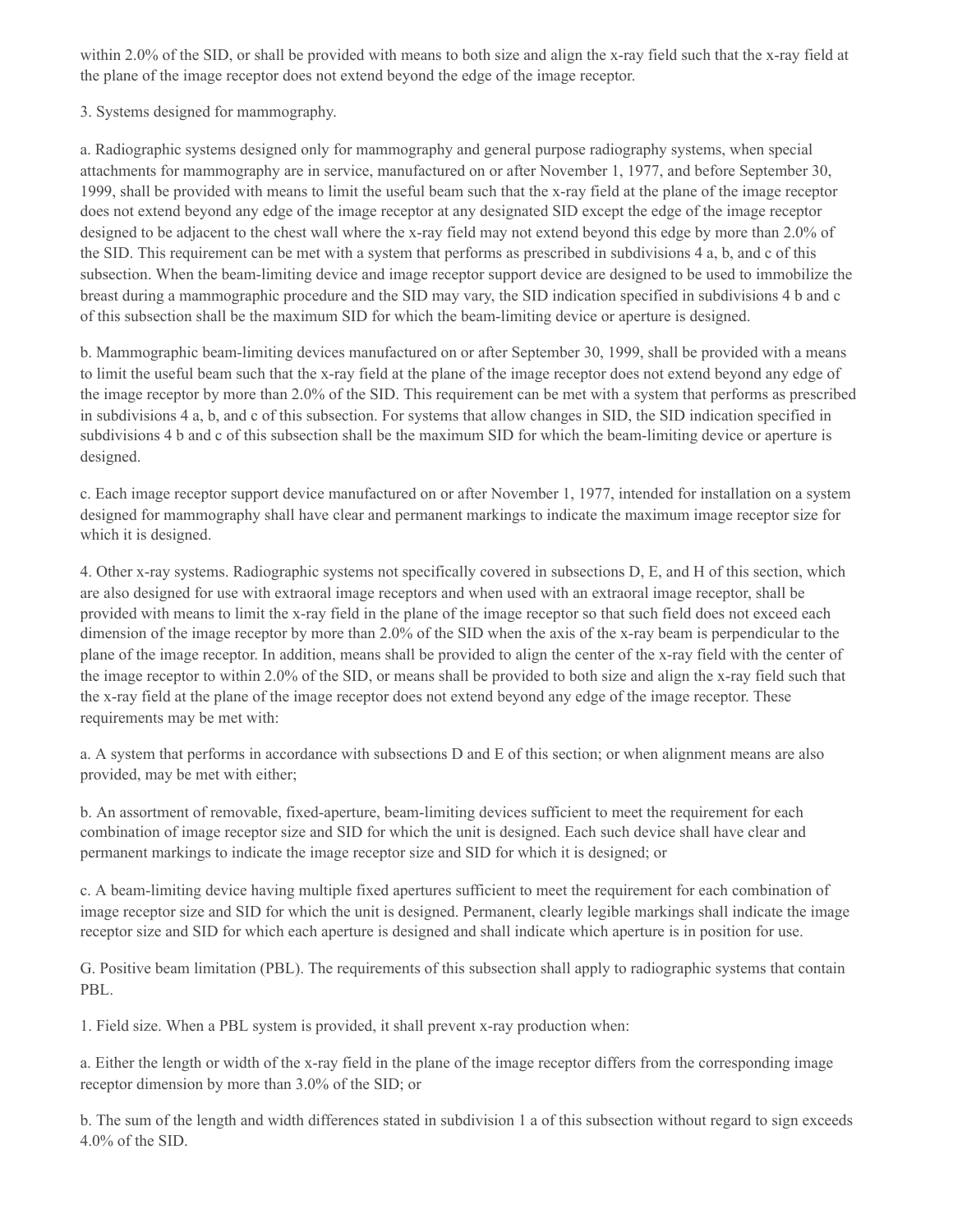c. The beam-limiting device is at an SID for which PBL is not designed for sizing.

2. Conditions for PBL. When provided, the PBL system shall function as described in subdivision 1 of this subsection whenever all the following conditions are met:

a. The image receptor is inserted into a permanently mounted cassette holder;

b. The image receptor length and width are less than 50 cm;

c. The x-ray beam axis is within  $\pm 3$  degrees of vertical and the SID is 90 cm to 130 cm inclusive; or the x-ray beam axis is within  $\pm 3$  degrees of horizontal and the SID is 90 cm to 205 cm inclusive;

d. The x-ray beam axis is perpendicular to the plane of the image receptor to within  $\pm 3$  degrees; and

e. Neither tomographic nor stereoscopic radiography is being performed.

3. Measuring compliance. Compliance with the requirements of subdivision 1 of this subsection shall be determined when the equipment indicates that the beam axis is perpendicular to the plane of the image receptor and the provisions of subdivision 2 of this subsection are met. Compliance shall be determined no sooner than five seconds after insertion of the image receptor.

4. Operator initiated undersizing. The PBL system shall be capable of operating such that, at the discretion of the operator, the size of the field may be made smaller than the size of the image receptor through stepless adjustment of the field size. Each dimension of the minimum field size at an SID of 100 cm shall be equal to or less than five cm. Return to PBL function as described in subdivision 1 of this subsection shall occur automatically upon any change of image receptor size or SID.

5. Override of PBL. A capability may be provided for overriding PBL in case of system failure and for servicing the system. This override may be for all SIDs and image receptor sizes. A key shall be required for any override capability that is accessible to the operator. It shall not be possible to remove the key while PBL is overridden. Each such key switch or key shall be clearly and durably labeled as follows:

"For X-Ray Field Limitation System Failure"

The override capability is considered accessible to the operator if it is referenced in the operator's manual or in other material intended for the operator or if its location is such that the operator would consider it part of the operational controls.

H. Field limitation and alignment for spot-film devices. The following requirements shall apply to spot-film devices, except when the spot-film device is provided for use with a radiation therapy simulation system:

1. Means shall be provided between the source and the patient for adjustment of the x-ray field size in the plane of the image receptor to the size of that portion of the image receptor that has been selected on the spot-film selector. Such adjustment shall be accomplished automatically when the x-ray field size in the plane of the image receptor is greater than the selected portion of the image receptor. If the x-ray field size is less than the size of the selected portion of the image receptor, the field size shall not open automatically to the size of the selected portion of the image receptor unless the operator has selected that mode of operation.

2. Neither the length nor width of the x-ray field in the plane of the image receptor shall differ from the corresponding dimensions of the selected portion of the image receptor by more than 3.0% of the SID when adjusted for full coverage of the selected portion of the image receptor. The sum, without regard to sign, of the length and width differences shall not exceed 4.0% of the SID. On spot film devices manufactured after February 25, 1978, if the angle between the plane of the image receptor and beam axis is variable, means shall be provided to indicate when the axis of the x-ray beam is perpendicular to the plane of the image receptor, and compliance shall be determined with the beam axis indicated to be perpendicular to the plane of the image receptor.

3. The center of the x-ray field in the plane of the image receptor shall be aligned with the center of the selected portion of the image receptor to within 2.0% of the SID.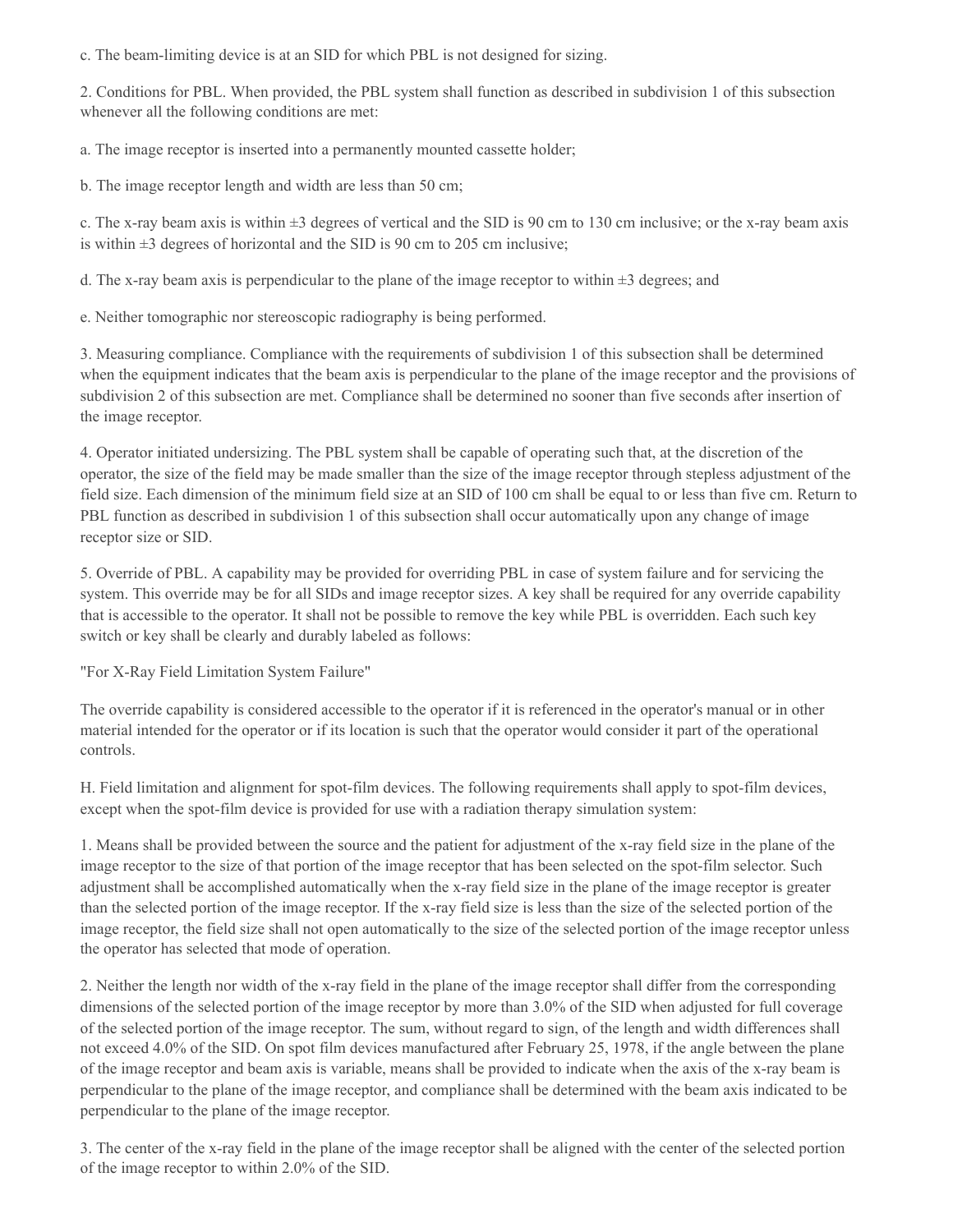4. Means shall be provided to reduce the x-ray field size in the plane of the image receptor to a size smaller than the selected portion of the image receptor such that:

a. For spot-film devices used on fixed-SID fluoroscopic systems that are not required to and do not provide stepless adjustment of the x-ray field, the minimum field size, at the greatest SID, does not exceed 125 square cm; or

b. For spot-film devices used on fluoroscopic systems that have a variable SID or stepless adjustment of the field size, the minimum field size, at the greatest SID, shall be containable in a square of five cm by five cm.

5. A capability may be provided for overriding the automatic x-ray field size adjustment in case of system failure. If it is so provided, a signal visible at the fluoroscopist's position shall indicate whenever the automatic x-ray field size adjustment override is engaged. Each such system failure override switch shall be clearly labeled as follows:

"For X-ray Field Limitation System Failure"

I. Source-skin distance.

1. X-ray systems designed for use with an intraoral image receptor shall be provided with means to limit the source-skin distance to not less than:

a. 18 cm if operable above 50 kVp; or

b. 10 cm if not operable above 50 kVp.

2. Mobile and portable x-ray systems other than dental shall be provided with means to limit the source-skin distance to not less than 30 cm.

J. Beam-on indicators. The x-ray control shall provide visual indication whenever x-rays are produced. In addition, a signal audible to the operator shall indicate that the exposure has terminated.

K. (Reserved.)

L. Radiation from capacitor energy storage equipment. Radiation emitted from the x-ray tube shall not exceed:

1. An air kerma of 0.26 microGy (0.03 mR exposure) in one minute at five cm from any accessible surface of the diagnostic source assembly, with the beam-limiting device fully open, the system fully charged, and the exposure switch, timer, or any discharge mechanism not activated. Compliance shall be determined by measurements averaged over an area of 100 square cm, with no linear dimensions greater than 20 cm: and

2. An air kerma of 0.88 mGy (100 mR exposure) in one hour at 100 cm from the x-ray source, with beam-limiting device fully open, when the system is discharged through the x-ray tube either manually or automatically by use of a discharge switch or deactivation of the input power. Compliance shall be determined by measurements of the maximum air kerma per discharge multiplied by the total number of discharges in one hour (duty cycle). The measurements shall be averaged over an area of 100 square cm with no linear dimension greater than 20 cm.

M. Primary protective barrier for mammography x-ray systems.

1. For x-ray systems manufactured after September 5, 1978, and before September 30, 1999, which are designed only for mammography, the transmission of the primary beam through any image receptor support provided with the system shall be limited such that the air kerma five cm from any accessible surface beyond the plane of the image receptor supporting device does not exceed 0.88 microGy (0.1 mR exposure) for each activation of the tube.

2. For mammographic x-ray systems manufactured on or after September 30, 1999:

a. At any SID where exposures can be made, the image receptor support device shall provide a primary protective barrier that intercepts the cross section of the useful beam along every direction except at the chest wall edge.

b. The x-ray system shall not permit exposure unless the appropriate barrier is in place to intercept the useful beam as required in subdivision 2 a of this subdivision.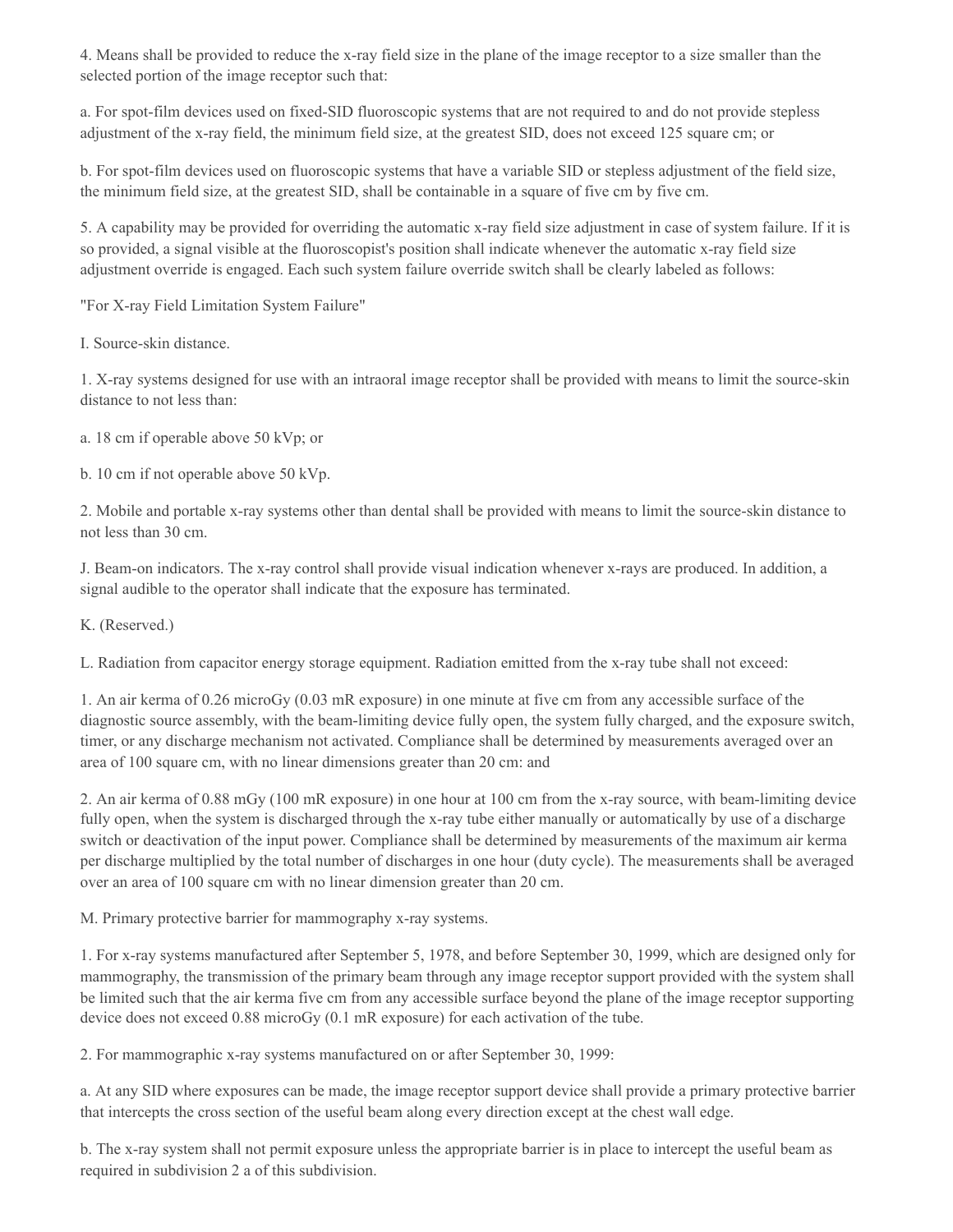c. The transmission of the useful beam through the primary protective barrier shall be limited such that the air kerma five cm from any accessible surface beyond the plane of the primary protective barrier does not exceed 0.88 microGy (0.1 mR exposure) for each activation of the tube.

3. Compliance with the requirements of subdivisions 1 and 2 c of this subsection for transmission shall be determined with the x-ray system operated at the minimum SID for which it is designed, at maximum rated peak tube potential, at the maximum rated product of x-ray tube current and exposure time (mAs) for the maximum rated peak tube potential, and by measurements averaged over an area of 100 square cm with no linear dimension greater than 20 cm. The sensitive volume of the radiation measuring instrument shall not be positioned beyond the edge of the primary protective barrier along the chest wall side.

## N. (Reserved.)

O. Beam limitation, except mammographic systems. The useful beam shall be limited to the area of clinical interest. This shall be deemed to have been met if a positive beam-limiting device meeting manufacturer's specifications and the requirements of subsection G of this section have been properly used or if evidence of collimation is shown on at least three sides or three corners of the film, for example, projections from the shutters of the collimator, cone cutting at the corners, or borders at the film's edge.

P. Radiation exposure control.

1. Exposure initiation. Means shall be provided to initiate the radiation exposure by a deliberate action on the part of the operator, such as the depression of a switch. Radiation exposure shall not be initiated without such an action. In addition, it shall not be possible to initiate an exposure when the timer is set to a "zero" or "off" position if either position is provided.

2. Exposure indication. Means shall be provided for visual indication observable at or from the operator's protected position whenever x-rays are produced. In addition, a signal audible to the operator shall indicate that the exposure has terminated.

3. Operator protection, except veterinary systems.

a. Stationary systems. Stationary x-ray systems shall be required to have the x-ray control permanently mounted in a protected area so that the operator may remain in that protected area during the entire exposure. For dental intraoral systems installed prior to September 20, 2006, if the x-ray control is not permanently mounted behind a protected barrier, then dosimetry is required by all operators of the system.

b. Mobile and portable systems. Mobile and portable x-ray systems that are:

(1) Used continuously for greater than one week in the same location, that is, a room or suite, shall meet the requirements of subdivision 3 a of this subsection;

(2) Used for less than one week at the same location shall be provided with either a protective barrier at least two meters (6.5 feet) high for operator protection during exposures, or means shall be provided to allow the operator to be at least 2.7 meters (nine feet) from the tube housing assembly during the exposure.

4. Operator protection for veterinary systems. All stationary, mobile or portable x-ray systems used for veterinary work shall be provided with either a two meter (6.5 feet) high protective barrier for operator protection during exposures, or shall be provided with means to allow the operator to be at least 2.7 meters (nine feet) from the tube housing assembly during exposures.

Q. Tube stands for portable x-ray systems. A tube stand or other mechanical support shall be used for portable x-ray systems, so that the x-ray tube housing assembly need not be hand-held during exposures.

R. Surveys. Radiation safety and equipment performance surveys shall be performed annually on all x-ray machines covered by this section in order to assure compliance with the regulations, except that bone densitometers, hand-held units, and x-ray machines other than head CT or cone beam units used in the practice of podiatry, dentistry, or veterinary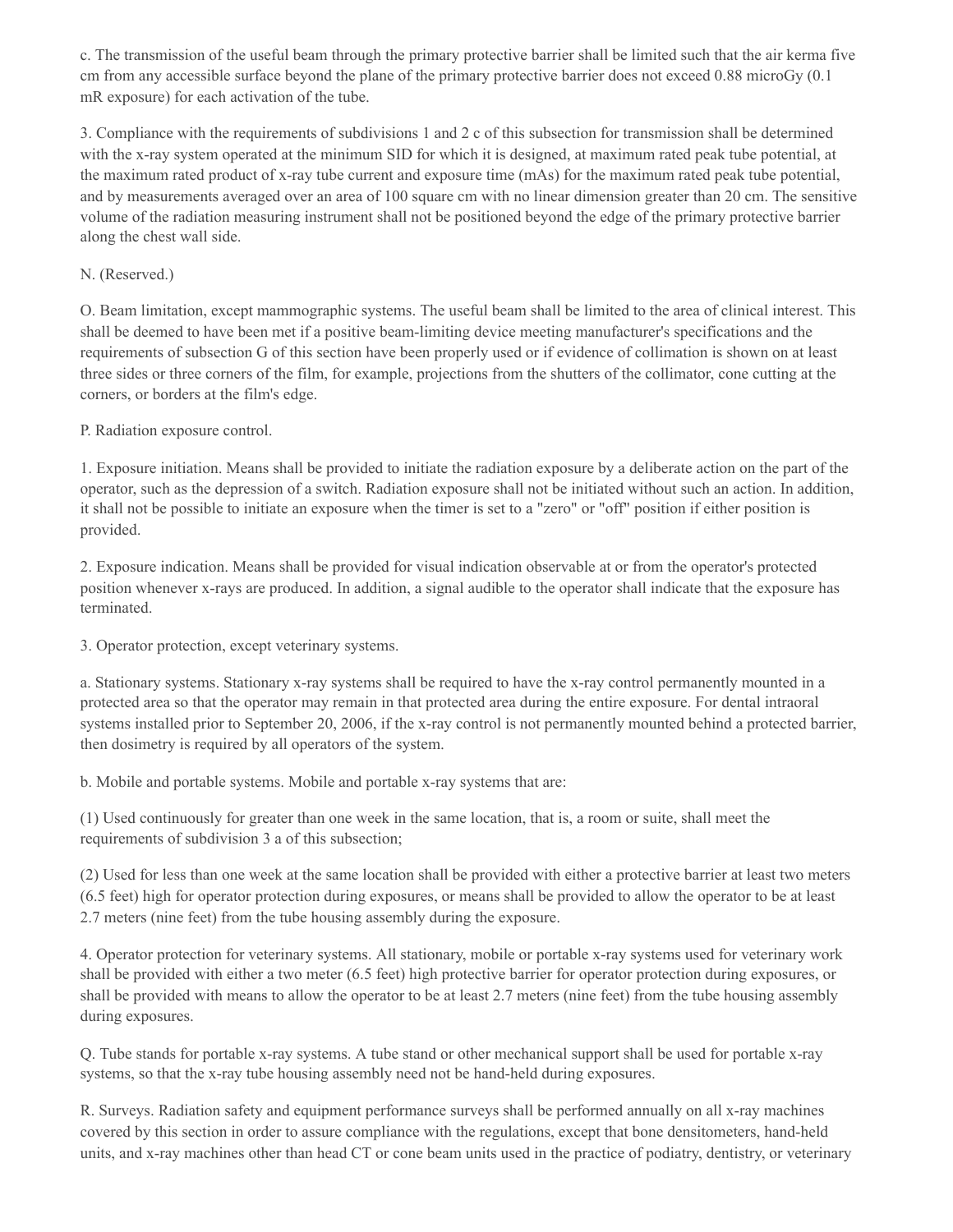medicine shall be surveyed every three years. The surveys shall be performed by or under the direct supervision of a private or state inspector who is physically present at the facility during the inspection.

#### **Statutory Authority**

§ 32.1-229 of the Code of Virginia.

#### **Historical Notes**

Derived from Virginia Register Volume 31, Issue 24, eff. August 27, 2015.

## **12VAC5-481-1630. (Repealed.)**

#### **Statutory Authority**

#### **Historical Notes**

Derived from Virginia Register Volume 22, Issue 25, eff. September 20, 2006; repealed, Virginia Register Volume 31, Issue 24, eff. August 27, 2015.

## **12VAC5-481-1631. Intraoral dental radiographic equipment.**

In addition to the applicable provisions of 12VAC5-481-1591, 12VAC5-481-1601, and 12VAC5-481-1621, the requirements of this section apply to x-ray equipment and associated facilities used for dental intraoral radiography. Requirements for extraoral dental radiographic systems are in 12VAC5-481-1621.

1. Radiation exposure control. Means shall be provided to initiate the radiation exposure by a deliberate action on the part of the operator, such as the depression of a switch. Radiation exposure shall not be initiated without such an action.

2. Exposure control location and operator protection.

a. Stationary x-ray systems shall be required to have the x-ray exposure control permanently mounted in a protected area, so that the operator is required to remain in that protected area during the entire exposure; and

b. Mobile and portable x-ray systems that are:

(1) Used for greater than one week in the same location that is, a room or suite, shall meet the requirements of subdivision 2 a of this section.

(2) Used for less than one week in the same location shall be provided with either a protective barrier at least two meters (6.5 feet) high for operator protection, or means to allow the operator to be at least 2.7 meters (nine feet) from the tube housing assembly while making exposures.

3. kVp limitations. Dental x-ray machines with a nominal fixed kVp of less than 50 kVp shall not be used to make diagnostic dental radiographs of humans.

4. Administrative controls.

a. Patient and film holding devices shall be used when the techniques permit.

b. The tube housing and the PID for a permanently mounted intraoral dental system shall not be hand-held during an exposure.

c. Dental fluoroscopy without image intensification shall not be used.

#### **Statutory Authority** § 32.1-229 of the Code of Virginia.

**Historical Notes** Derived from Virginia Register Volume 31, Issue 24, eff. August 27, 2015.

## **12VAC5-481-1640. (Repealed.)**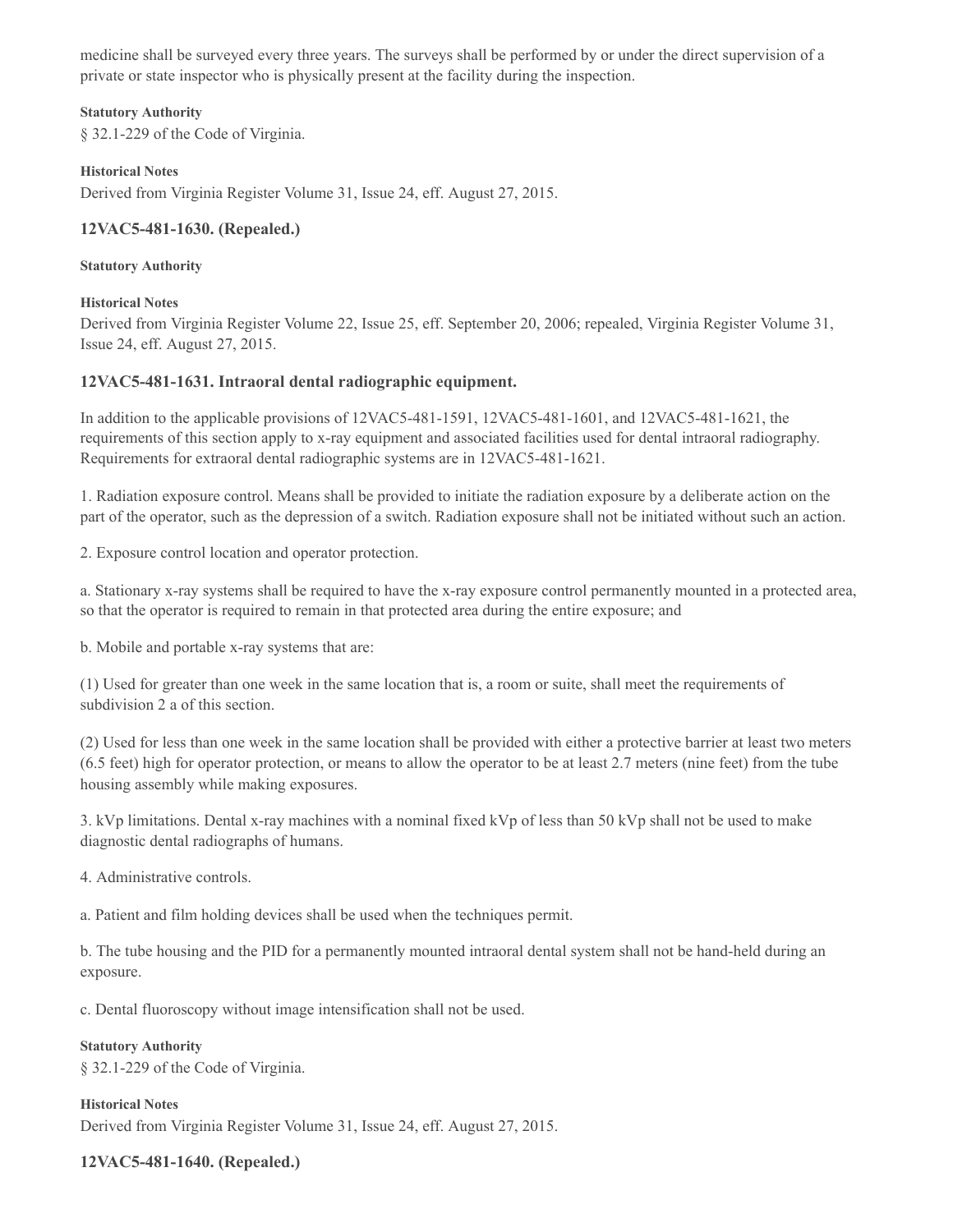#### **Statutory Authority**

#### **Historical Notes**

Derived from Virginia Register Volume 22, Issue 25, eff. September 20, 2006; repealed, Virginia Register Volume 31, Issue 24, eff. August 27, 2015.

## **12VAC5-481-1641. Computed tomography equipment.**

A. (Reserved.)

B. Requirements for equipment.

1. Termination of exposure.

a. Means shall be provided to terminate the x-ray exposure automatically by either de-energizing the x-ray source or shuttering the x-ray beam in the event of equipment failure affecting data collection. Such termination shall occur within an interval that limits the total scan time to no more than 110% of its preset value through the use of either a backup timer or devices that monitor equipment function.

b. A visible signal shall indicate when the x-ray exposure has been terminated through the means required by subdivision 1 a of this subsection.

c. The operator shall be able to terminate the x-ray exposure at any time during a scan, or series of scans under CT x-ray system control, of greater than one-half second duration.

2. Tomographic plane indication and alignment.

a. For any single tomogram system, means shall be provided to permit visual determination of the tomographic plane or a reference plane offset from the tomographic plane.

b. For any multiple tomogram system, means shall be provided to permit visual determination of the location of a reference plane. This reference plane can be offset from the location of the tomographic planes.

c. If a device using a light source is used to satisfy the requirements of subdivision 2 a or b of this subsection, the light source shall provide illumination levels sufficient to permit visual determination of the location of the tomographic plane or reference plane under ambient light conditions of up to 500 lux.

3. Beam-on and shutter status indicators and control switches.

a. The CT x-ray control and gantry shall provide visual indication whenever x-rays are produced and, if applicable, whether the shutter is open or closed.

b. Each emergency button or switch shall be clearly labeled as to its function.

4. Indication of CT conditions of operation. The CT x-ray system shall be designed such that the CT conditions of operation to be used during a scan or a scan sequence shall be indicated prior to the initiation of a scan or a scan sequence. On equipment having all or some of these conditions of operation at fixed values, this requirement may be met by permanent markings. Indication of CT conditions of operation shall be visible from any position from which scan initiation is possible.

5. Extraneous radiation. When data are not being collected for image production, the radiation adjacent to the tube port shall not exceed that permitted by subdivision 3 of 12VAC5-481-1601.

6. Maximum surface CTDI identification. The angular position where the maximum surface CTDI occurs shall be identified to allow for reproducible positioning of a CT dosimetry phantom.

7. Additional requirements applicable to CT x-ray systems containing a gantry manufactured after September 3, 1985.

a. The total error in the indicated location of the tomographic plane or reference plane shall not exceed five mm.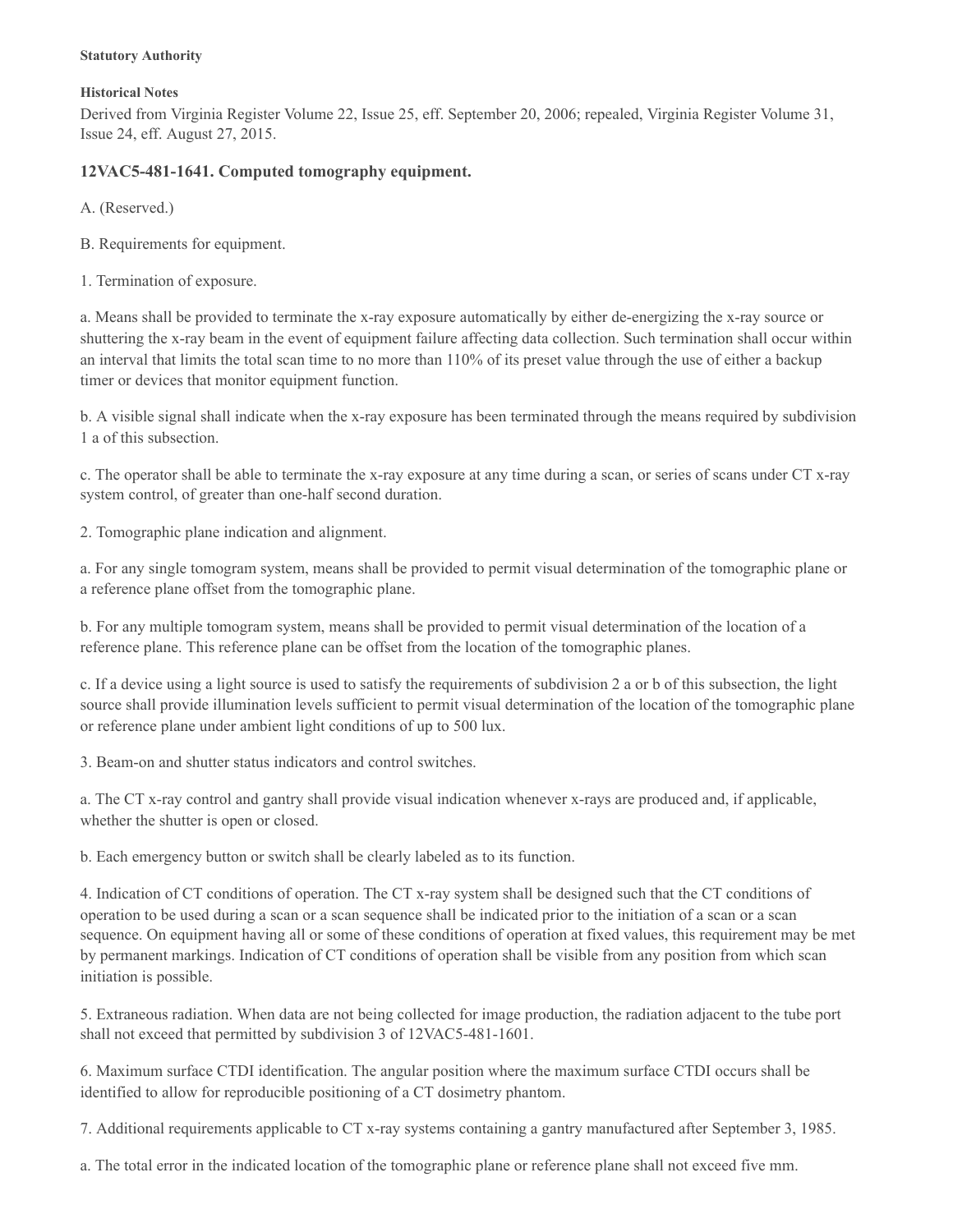b. If the x-ray production period is less than one-half second, the indication of x-ray production shall be actuated for at least one-half second. Indicators at or near the gantry shall be discernible from any point external to the patient opening where insertion of any part of the human body into the primary beam is possible.

c. The deviation of indicated scan increment versus actual increment shall not exceed one millimeter with any mass from 0 to 100 kg resting on the support device. The patient support device shall be incremented from a typical starting position to the maximum incremented distance or 30 cm, whichever is less, and then returned to the starting position. Measurement of actual versus indicated scan increment may be taken anywhere along this travel.

d. Premature termination of the x-ray exposure by the operator shall necessitate resetting of the CT conditions of operation prior to the initiation of another scan.

C. Facility design requirements.

1. Aural communication. Provision shall be made for two-way aural communication between the patient and the operator at the control panel.

2. Viewing systems.

a. Windows, mirrors, closed-circuit television, or an equivalent shall be provided to permit continuous observation of the patient during irradiation and shall be so located that the operator can observe the patient from the control panel.

b. When the primary viewing system is by electronic means, an alternate viewing system (which may be electronic) shall be available for use in the event of failure of the primary viewing system.

D. Surveys, calibrations, spot checks, and operating procedures.

1. Surveys.

a. All CT x-ray systems installed after September 19, 2006, and those systems not previously surveyed shall have a survey made by, or under the direction of, a qualified medical physicist. In addition, such surveys shall be done after any change in the facility or equipment that might cause a significant increase in radiation hazard.

b. The registrant shall obtain a written report of the survey from the qualified medical physicist, and a copy of the report shall be made available to the agency upon request.

2. Radiation calibrations.

a. The calibration of the radiation output of the CT x-ray system shall be performed by, or under the direction of, a qualified medical physicist who is physically present at the facility during such calibration.

b. The calibration of a CT x-ray system shall be performed (i) after initial installation and before use on human patients, (ii) annually or at intervals specified by a qualified medical physicist, and (iii) after any change or replacement of components that in the opinion of the qualified medical physicist could cause a change in the radiation output.

c. The calibration of the radiation output of a CT x-ray system shall be performed with a calibrated dosimetry system. The calibration of such system shall be traceable to a national standard. The dosimetry system shall have been calibrated within the preceding two years.

d. CT dosimetry phantom shall be used in determining the radiation output of a CT x-ray system. Such phantom shall meet the following specifications and conditions of use:

(1) CT dosimetry phantom shall be right circular cylinders of polymethyl methacrylate of density 1.19 plus or minus 0.01 grams per cubic cm. The phantom shall be at least 14 cm in length and shall have diameters of 32.0 cm for testing CT x-ray systems designed to image any section of the body and 16.0 cm for systems designed to image the head or for whole body scanners operated in the head scanning mode;

(2) CT dosimetry phantom shall provide means for the placement of a dosimeter along the axis of rotation and along a line parallel to the axis of rotation 1.0 cm from the outer surface and within the phantom. Means for the placement of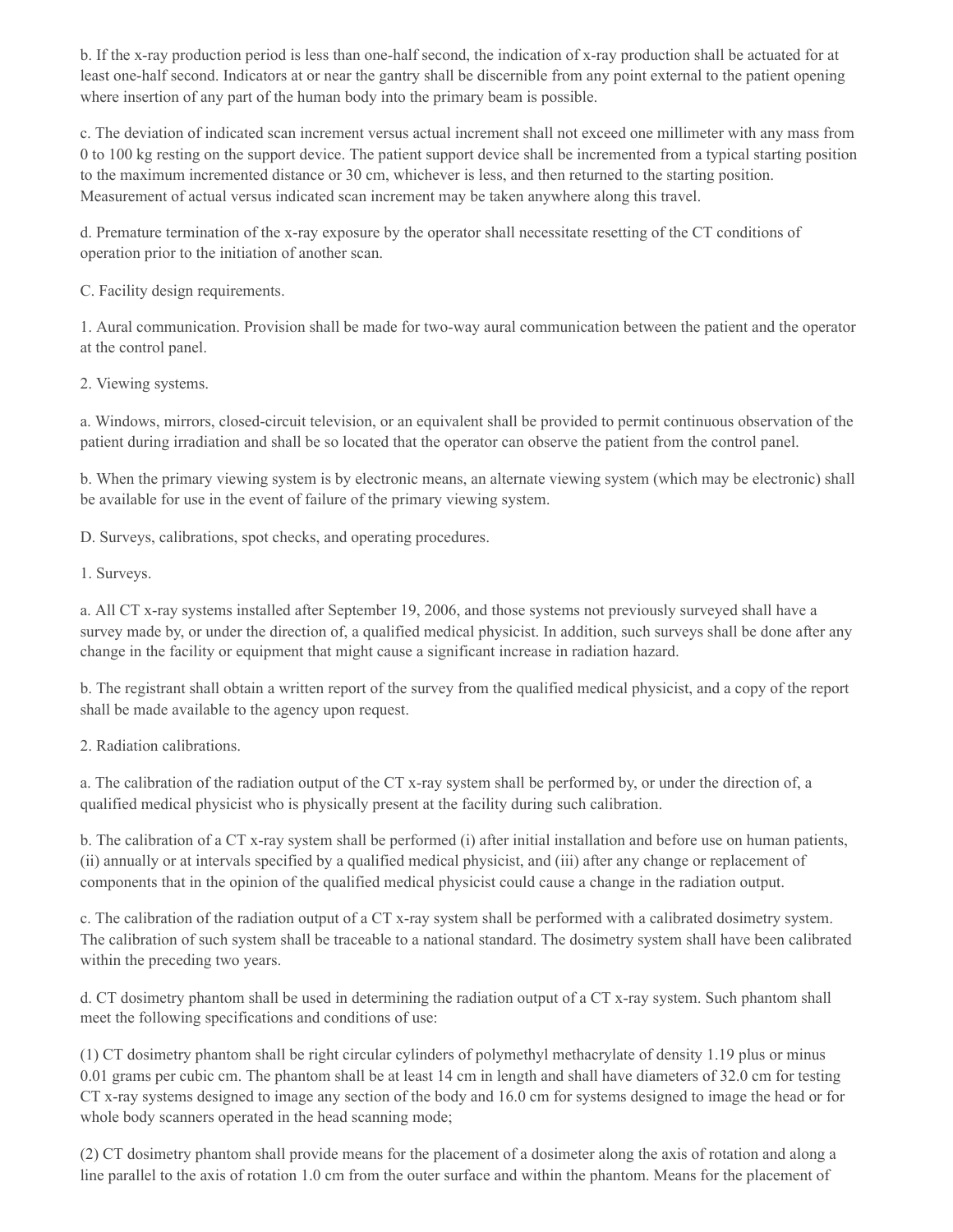dosimeters or alignment devices at other locations may be provided;

(3) Any effects on the doses measured due to the removal of phantom material to accommodate dosimeters shall be accounted for through appropriate corrections to the reported data or included in the statement of maximum deviation for the values obtained using the phantom; and

(4) All dose measurements shall be performed with the CT dosimetry phantom placed on the patient couch or support device without additional attenuation materials present.

e. The calibration shall be required for each type of head, body, or whole-body scan performed at the facility.

f. Calibration shall meet the following requirements:

(1) The dose profile along the center axis of the CT dosimetry phantom for the minimum, maximum, and midrange values of the nominal tomographic section thickness used by the registrant shall be measurable. Where less than three nominal tomographic thicknesses can be selected, the dose profile determination shall be performed for each available nominal tomographic section thickness;

(2) The CTDI along the two axes specified in subdivision 2 d (2) of this subsection shall be measured. For the purpose of determining the CTDI, the manufacturer's statement as to the nominal tomographic section thickness for that particular system may be utilized. The CT dosimetry phantom shall be oriented so that the measurement point 1.0 cm from the outer surface and within the phantom is in the same angular position within the gantry as the point of maximum surface CTDI identified. The CT conditions of operation shall correspond to typical values used by the registrant; and

(3) The spot checks specified in subdivision 3 of this subsection shall be made.

g. Calibration procedures shall be in writing. Records of calibrations performed shall be maintained for inspection by the agency.

3. Spot checks.

a. The spot-check procedures shall be in writing and shall have been developed by a qualified medical physicist.

b. The spot-check procedures shall incorporate the use of a CT dosimetry phantom that has a capability of (i) providing an indication of contrast scale, noise, nominal tomographic section thickness, and the resolution capability of the system for low and high contrast objects; and (ii) measuring the mean CTN for water or other reference material.

c. All spot checks shall be included in the calibration required by subdivision 2 of this subsection and at time intervals and under system conditions specified by a qualified medical physicist.

d. Spot checks shall include acquisition of images obtained with the CT dosimetry phantom or phantoms using the same processing mode and CT conditions of operation as are used to perform calibrations required by subdivision 2 of this subsection.

e. The results of each spot check shall be maintained for two years.

4. Operating procedures.

a. The CT x-ray system shall not be operated except by an individual who has been specifically trained in its operation.

b. Information shall be available at the control panel regarding the operation and calibration of the system. Such information shall include the following:

(1) Dates of the latest calibration and spot checks and the location within the facility where the results of those tests may be obtained;

(2) Instructions on the use of the CT dosimetry phantoms including a schedule of spot checks appropriate for the system, allowable variations for the indicated parameters, and the results of at least the most recent spot checks conducted on the system;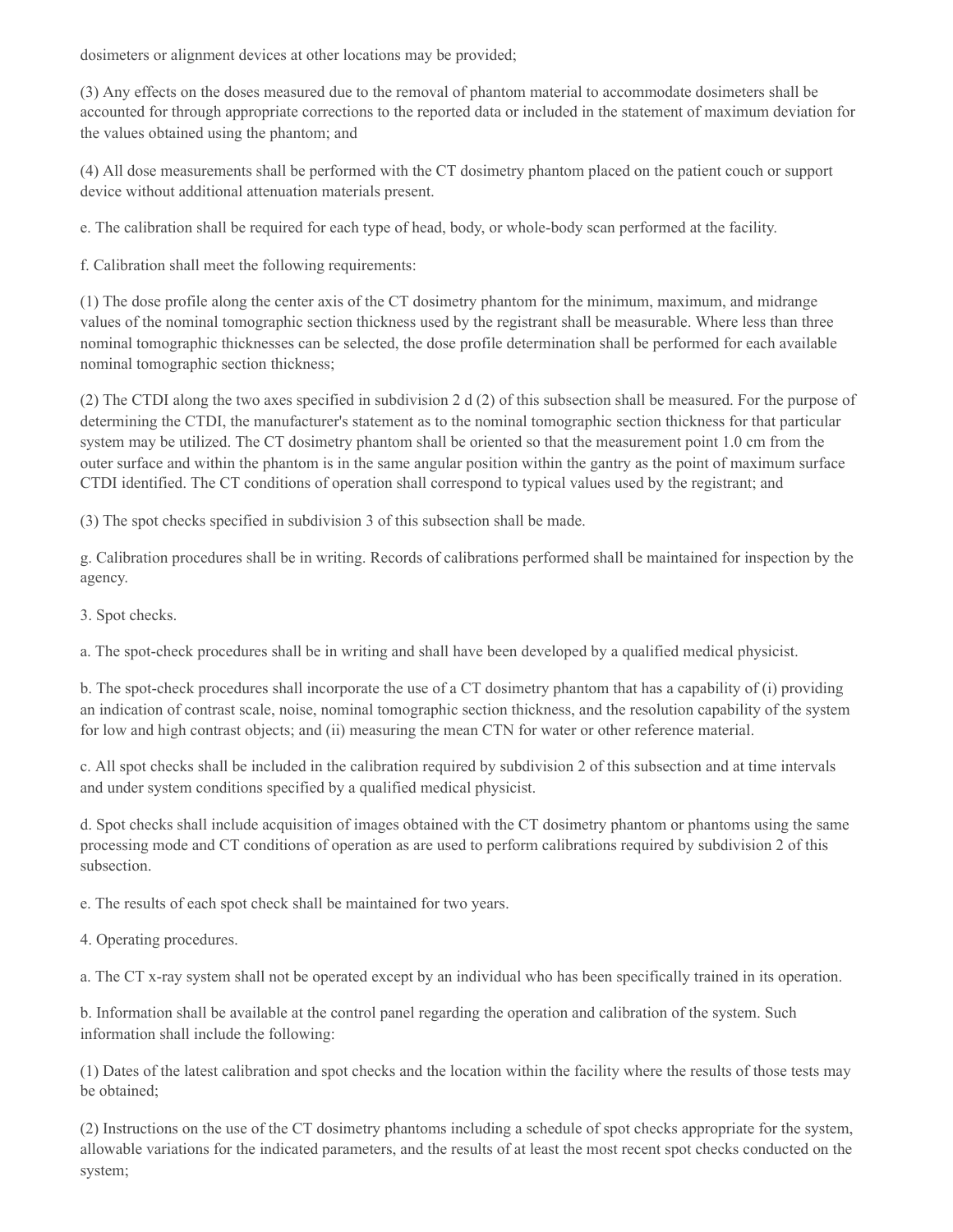(3) The distance in millimeters between the tomographic plane and the reference plane if a reference plane is utilized; and

(4) A current technique chart available at the control panel that specifies for each routine examination the CT conditions of operation and the number of scans per examination.

c. If the calibration or spot check of the CT x-ray system identifies that a system operating parameter has exceeded a tolerance established by the qualified medical physicist, use of the CT x-ray system on patients shall be limited to those uses permitted by established written instructions of the qualified medical physicist.

#### **Statutory Authority**

§ 32.1-229 of the Code of Virginia.

#### **Historical Notes**

Derived from Virginia Register Volume 31, Issue 24, eff. August 27, 2015.

## **12VAC5-481-1650. (Repealed.)**

#### **Statutory Authority**

#### **Historical Notes**

Derived from Virginia Register Volume 22, Issue 25, eff. September 20, 2006; repealed, Virginia Register Volume 31, Issue 24, eff. August 27, 2015.

## **12VAC5-481-1651. Mammography requirements.**

A. Only x-ray systems, pursuant to the Mammography Quality Standards Reauthorization Act of 1998 (Pub.L. 105-248) and 21 CFR Part 900, shall be used for screening and diagnostic mammography.

B. A facility performing mammography shall have a valid certificate issued by the U.S. Department of Health and Human Services, pursuant to the Mammography Quality Standards Reauthorization Act of 1998 and 21 CFR Part 900.

C. A facility performing mammography shall ensure that the additional mammography activities of processing the x-ray film, interpreting the image, and maintaining viewing conditions, wherever performed, meet all quality standards pursuant to the Mammography Quality Standards Reauthorization Act of 1998 and 21 CFR Part 900.

D. The operator of the mammography machine shall be certified by the American Registry of Radiologic Technologists (ARRT) and shall have had specialized training in mammography meeting the requirements set forth by the U.S. Food and Drug Administration under the Mammography Quality Standards Reauthorization Act of 1998.

E. When film developing is not available or the patient chooses not to wait, the patient shall be notified within two business days if another mammogram is necessary. This requirement does not imply or require that a diagnostic opinion be made at the time of the mammogram. The interpreting physician may require that the mammogram be retaken if, in the opinion of the physician, the study is of inadequate quality.

F. Agency inspectors may conduct unannounced inspections during normal business hours.

# **Statutory Authority**

§ 32.1-229 of the Code of Virginia.

## **Historical Notes**

Derived from Virginia Register Volume 31, Issue 24, eff. August 27, 2015.

## **12VAC5-481-1653. Hand-held radiographic units.**

In addition to the applicable provisions found elsewhere in this chapter, the following provisions apply to a hand-held radiographic unit.

1. A hand-held radiograph unit shall be: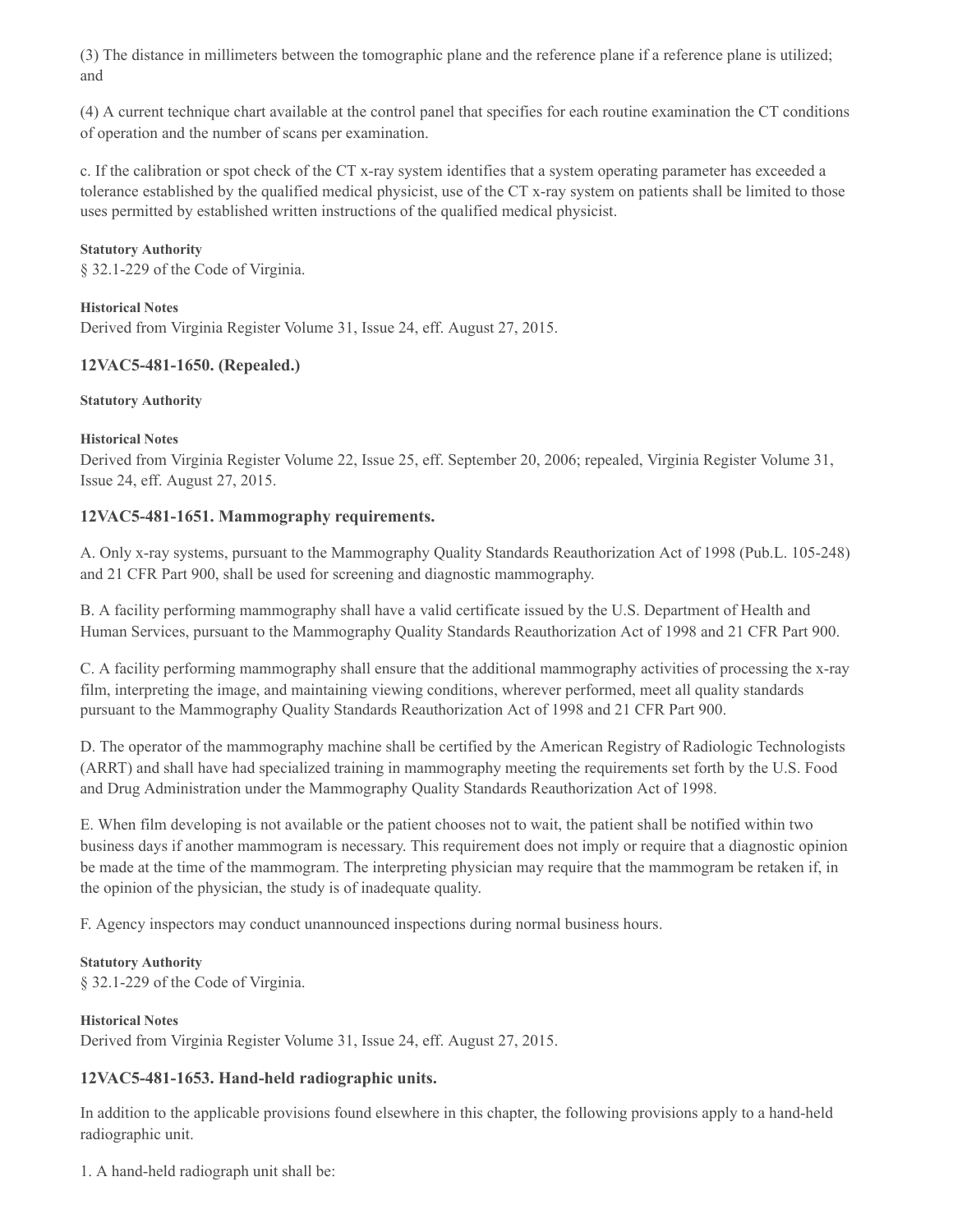a. Certified by the manufacturer pursuant to 21 CFR Part 803, Medical Device Reporting of the Federal Food and Drug Administration Modernization Act of 1997; 21 USC Chapter 9, Subchapter V, Part C – Electronic Product Radiation Control (EPRC) (§ 360hh et seq.) of the Federal Food, Drug and Cosmetic Act; and 21 CFR 1020.30, Diagnostic x-ray systems and their major components.

b. Registered with the agency in accordance with applicable parts of this chapter.

c. Maintained and operated in accordance with the manufacturer's specifications.

2. For all uses:

a. Operators of a hand-held radiographic unit shall be specifically trained to operate such equipment.

b. When operating a hand-held radiographic unit, operators shall wear dosimetry unless otherwise authorized by the agency.

c. A hand-held radiographic unit shall have the backscatter radiation shield in place to protect the operator during operation.

d. The operator shall ensure there are no bystanders within a radius of at least six feet from the patient being examined with a hand-held radiograph unit.

e. A hand-held radiographic unit shall not be used in hallways or waiting rooms.

#### **Statutory Authority**

§ 32.1-229 of the Code of Virginia.

#### **Historical Notes**

Derived from Virginia Register Volume 31, Issue 24, eff. August 27, 2015.

## **12VAC5-481-1655. Bone densitometry.**

A. A bone densitometry system shall be:

1. Certified by the manufacturer pursuant to 21 CFR Part 803, Medical Device Reporting of the Federal Food and Drug Administration Modernization Act of 1997; 21 USC Chapter 9, Subchapter V, Part C – Electronic Product Radiation Control (EPRC) (§ 360hh et seq.) of the Federal Food, Drug and Cosmetic Act; and 21 CFR 1020.30, Diagnostic x-ray systems and their major components.

2. Registered with the agency in accordance with applicable parts of this chapter.

3. Maintained and operated in accordance with the manufacturer's specifications.

B. Equipment requirements. A system with stepless collimators shall be provided with means to both size and align the x-ray field such that the x-ray field at the plane of the image receptor does not extend beyond 2.0% of the SID.

C. Operators of a bone densitometry system shall meet one of the following:

1. Be certified by the American Registry of Radiologic Technologists (ARRT);

2. Be licensed by the Virginia Department of Health Professions, Board of Medicine as a radiologic technologist or a limited radiologic technologist for bone density operation;

3. Be licensed by the Virginia Department of Health Professions, Board of Medicine as a practitioner of the healing arts; or

4. Be in an accredited program for radiologic technology and under the supervision of an individual who meets one of the criteria listed in subdivision 1, 2, or 3 of this subsection.

D. During the operation of any bone densitometry system: